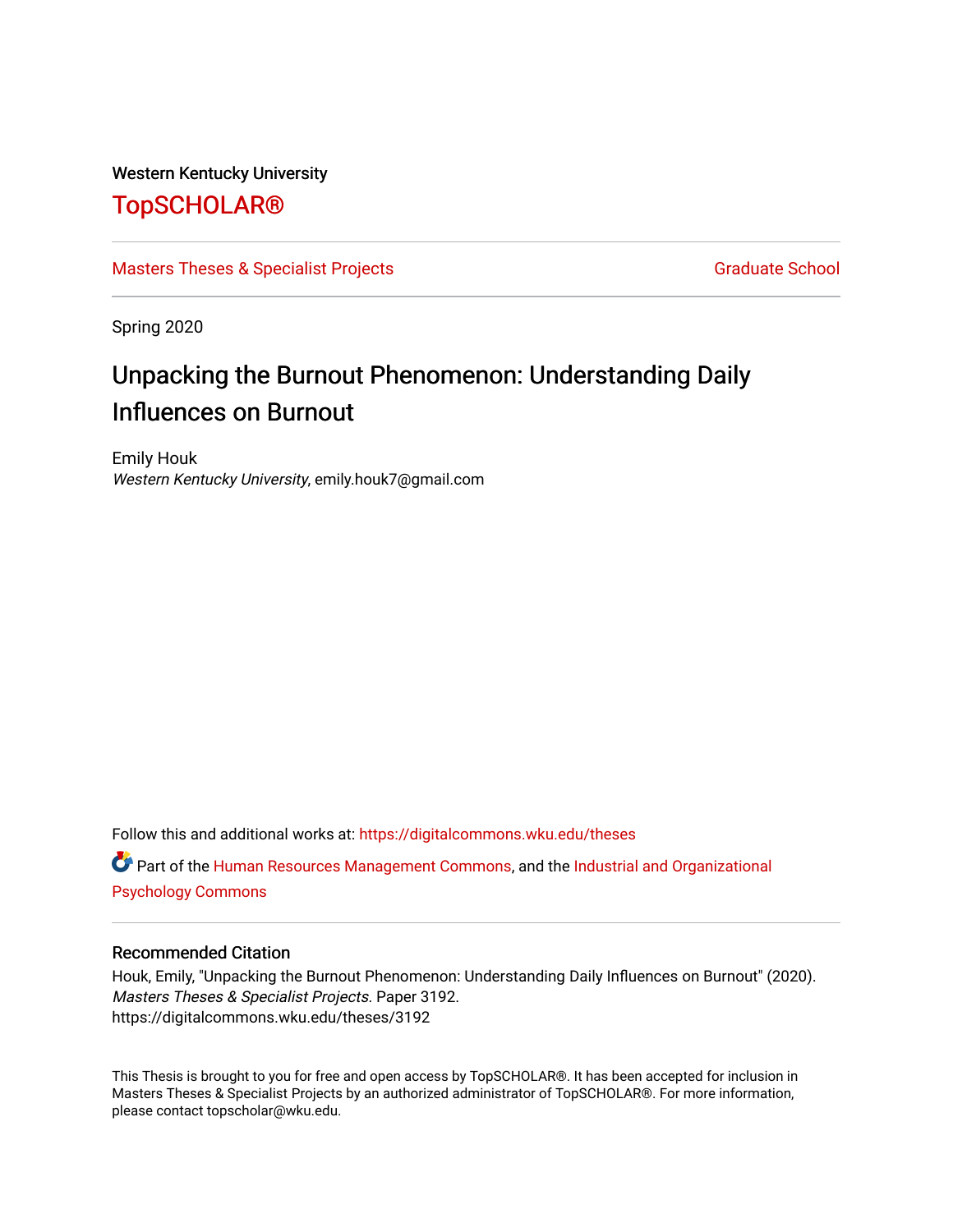### UNPACKING THE BURNOUT PHENOMENON: UNDERSTANDING DAILY INFLUENCES ON BURNOUT

A Thesis Presented to The Faculty in the Department of Psychological Sciences Western Kentucky University Bowling Green, Kentucky

> In Partial Fulfillment Of the Requirements for the Degree Master of Science

> > By Emily K. Houk

> > > May 2020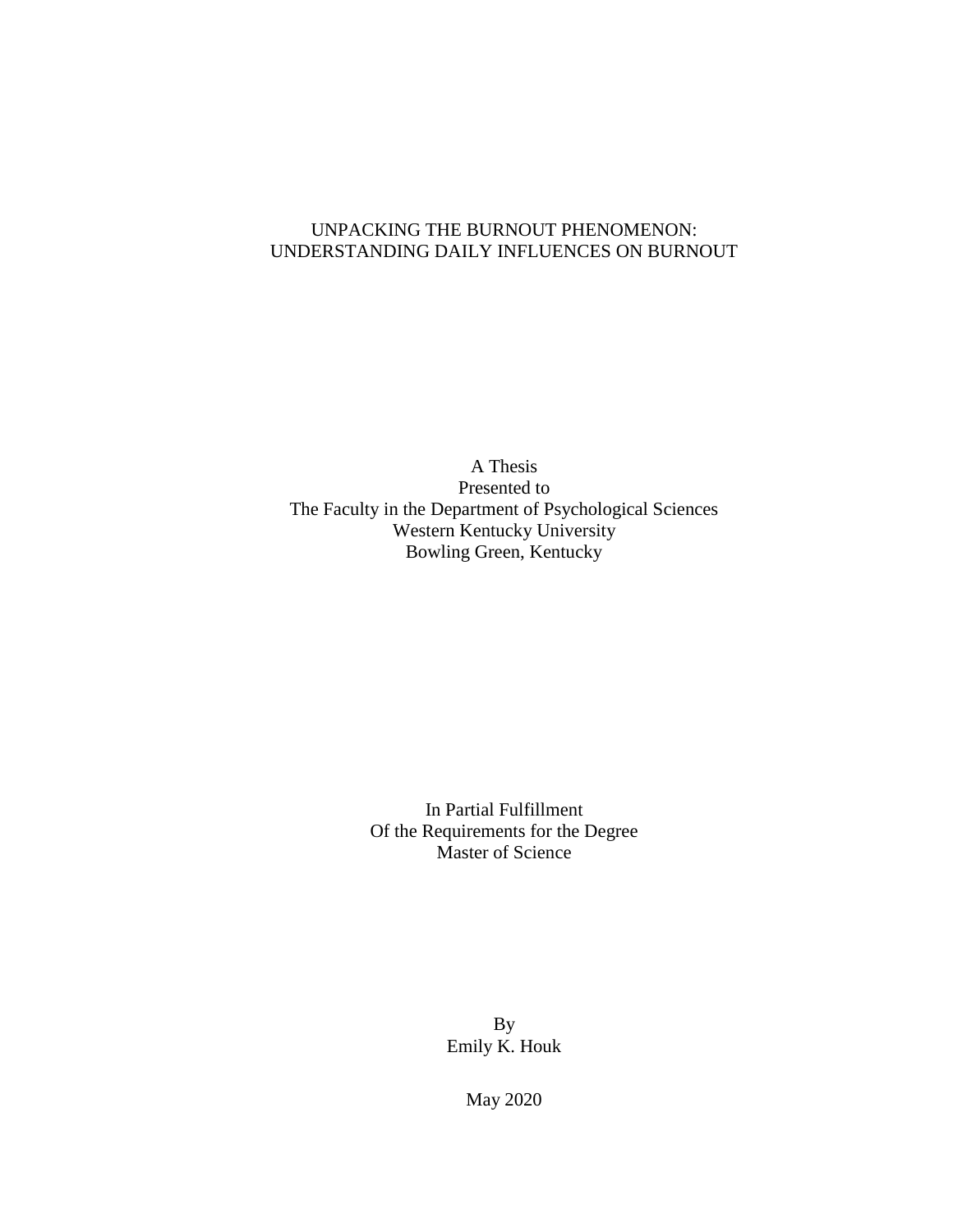### UNPACKING THE BURNOUT PHENOMENON: UNDERSTANDING DAILY INFLUENCES ON BURNOUT

Date Recommended May 1, 2020 Katrina Burch Digitally signed by Katrina Burch Katrina A. Burch, Director of Thesis Elizabeth Shoenfelt *Digitally signed by Elizabeth Shoenfelt*<br>- Display to 23:11 -05'00' Elizabeth L. Shoenfelt Reagan Brown Digitally signed by Reagan Brown<br>
- All Brown Date: 2020.05.27 13:31:29 -05'00'

Reagan D. Brown

Date: 2020.06.10 16:06:37 -05'00' Dean, Graduate School Date Cheryl D Davis Digitally signed by Cheryl D Date: 2020.06.10 16:06:37 -05'00'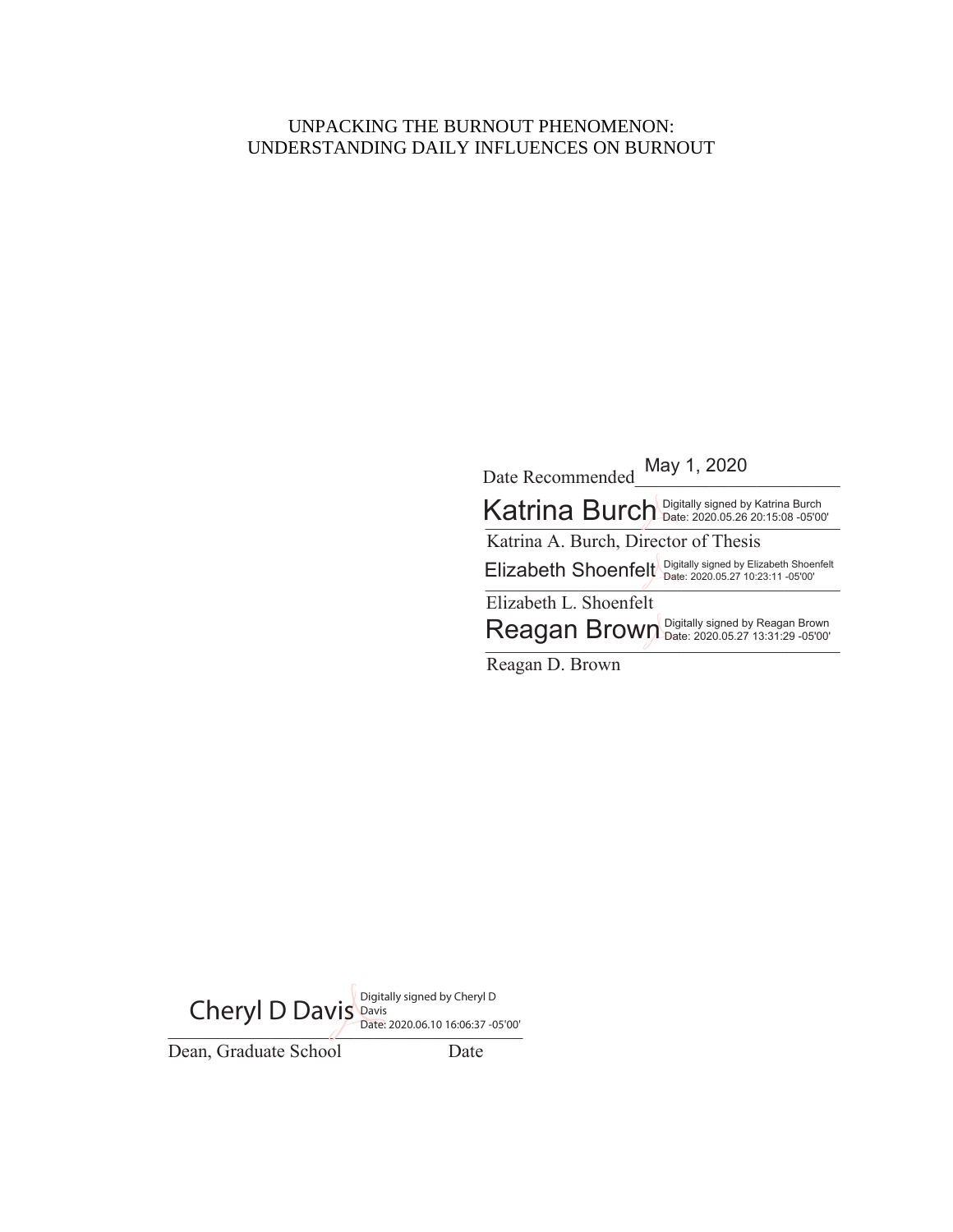# TABLE OF CONTENTS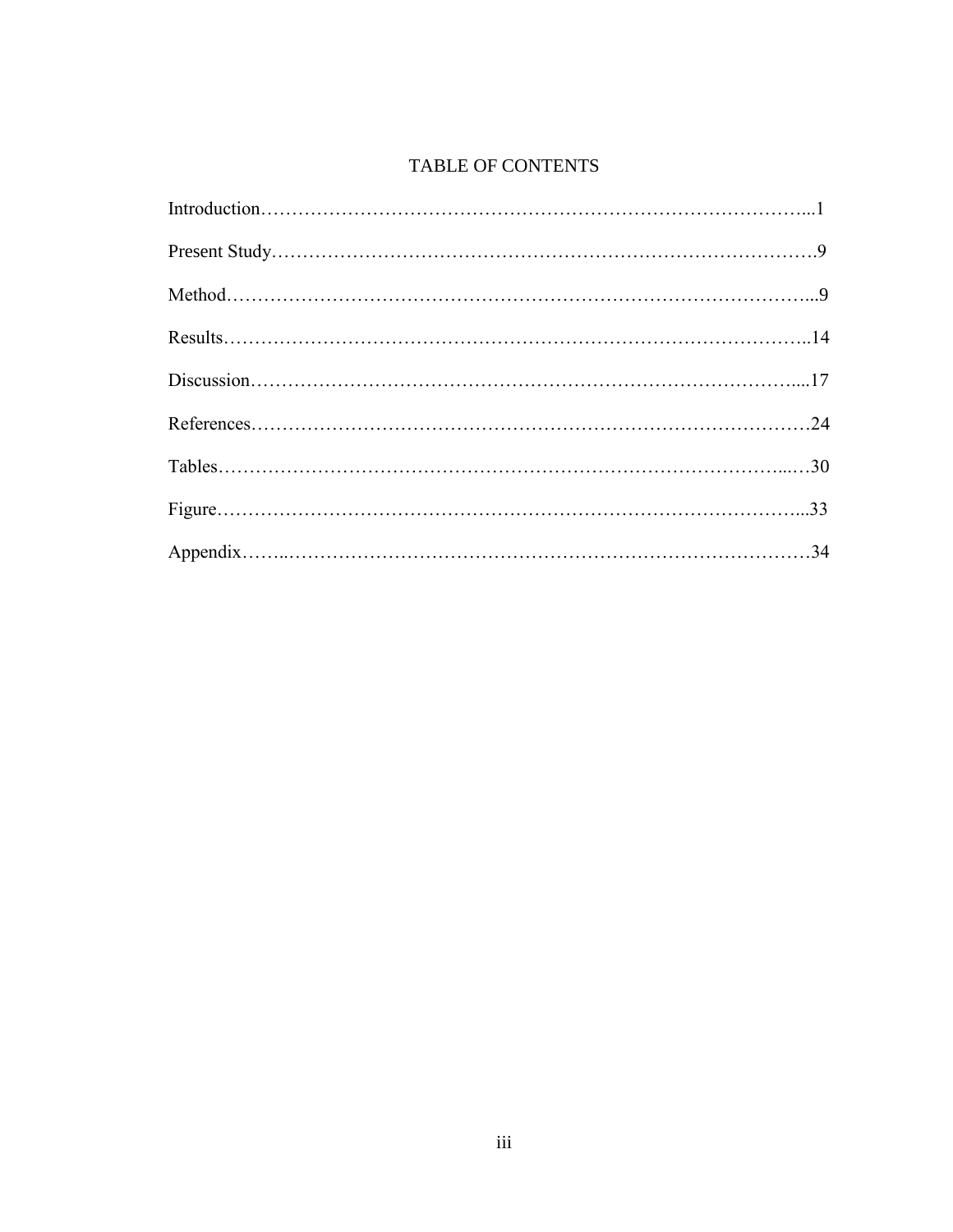#### UNPACKING THE BURNOUT PHENOMENON: UNDERSTANDING DAILY INFLUENCES ON BURNOUT

| Emily Houk                           | May 2020                                                                  |                             | 35 Pages |
|--------------------------------------|---------------------------------------------------------------------------|-----------------------------|----------|
|                                      | Directed by Katrina A. Burch, Elizabeth L. Shoenfelt, and Reagan D. Brown |                             |          |
| Department of Psychological Sciences |                                                                           | Western Kentucky University |          |

Burnout is a work-related phenomenon that is not bound to the work domain. As such, experiencing burnout can be particularly detrimental for employees because effects of burnout can spill over into other life domains. The present study serves to examine the burnout phenomenon; specifically, I examined the direct effect of daily job stress on perceptions of burnout, as well as explored daily work-related affective rumination as a mediating effect in the relationship between daily job stress and burnout. Work-related affective rumination is a mechanism that potentially helps to explain how buildup of daily job stress influences the development of burnout. Data were collected through daily diary surveys administered over 10 working days with a follow-up survey administered at a later time from full-time employees ( $N = 106$ ) who worked outside the home. The results indicate that there is a positive relationship between daily job stress and perceptions of burnout. In addition, there was a full mediation of daily work-related affective rumination on daily job stress and perceptions of burnout over time. Understanding this relationship is important for organizations, as they should seek to foster a positive culture that encourages employees to develop coping skills that can aid in reducing stress and mitigate the development of burnout. Implications for research and practice are discussed.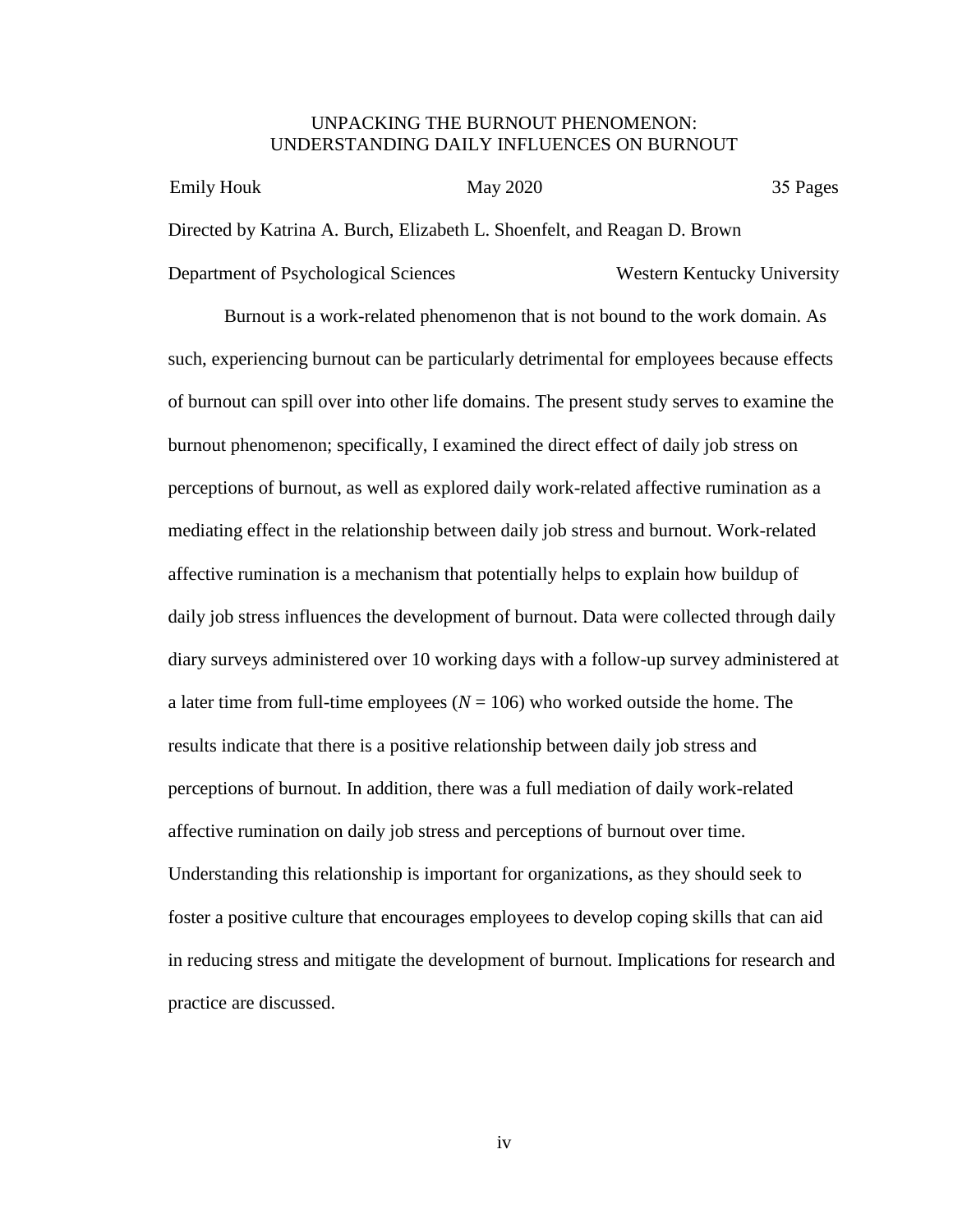#### **Introduction**

Burnout is, and remains, an important area of study due to the significant implications it has for employees as well as their organizations. Burnout is both an individual as well as an organizational phenomenon, as experiencing burnout may result in increased absenteeism, reduced job performance, and other negative physical and psychological health outcomes for individuals (e.g., lower self-esteem, negative attitudes; Maslach, Jackson, Leiter, Schaufeli, & Schwab, 1986). Burnout also may be directly-, or tangentially-, related to issues such as metabolic syndrome, depression, cardiovascular disease, muscle tension, chronic fatigue, and gastrointestinal problems (Beehr  $\&$ Newman, 1978; Leiter & Maslach, 1997). Given the potential detrimental impacts that burnout may have on employees as well as their organizations; it is incumbent upon organizations to prevent and/or mitigate burnout. One method to achieve the aforementioned is to seek to understand work-related factors that contribute to the experience of burnout.

One well-established, work-related factor that contributes to burnout is job stress (e.g., Golembiewski & Kim, 1990; Zhong, You, Gan, Zhang, Lu, & Wang, 2009). However, some employees may experience stress at work and not develop burnout, while others may experience the same perceived level of stress at work and subsequently develop burnout. As such, there may be potential mediators or boundary conditions that influence the daily job stress and perceptions of burnout relationship. Daily work-related affective rumination may be a potential mediator in the aforementioned relationship. Work-related affective rumination is characterized by negative, conscious, and persistent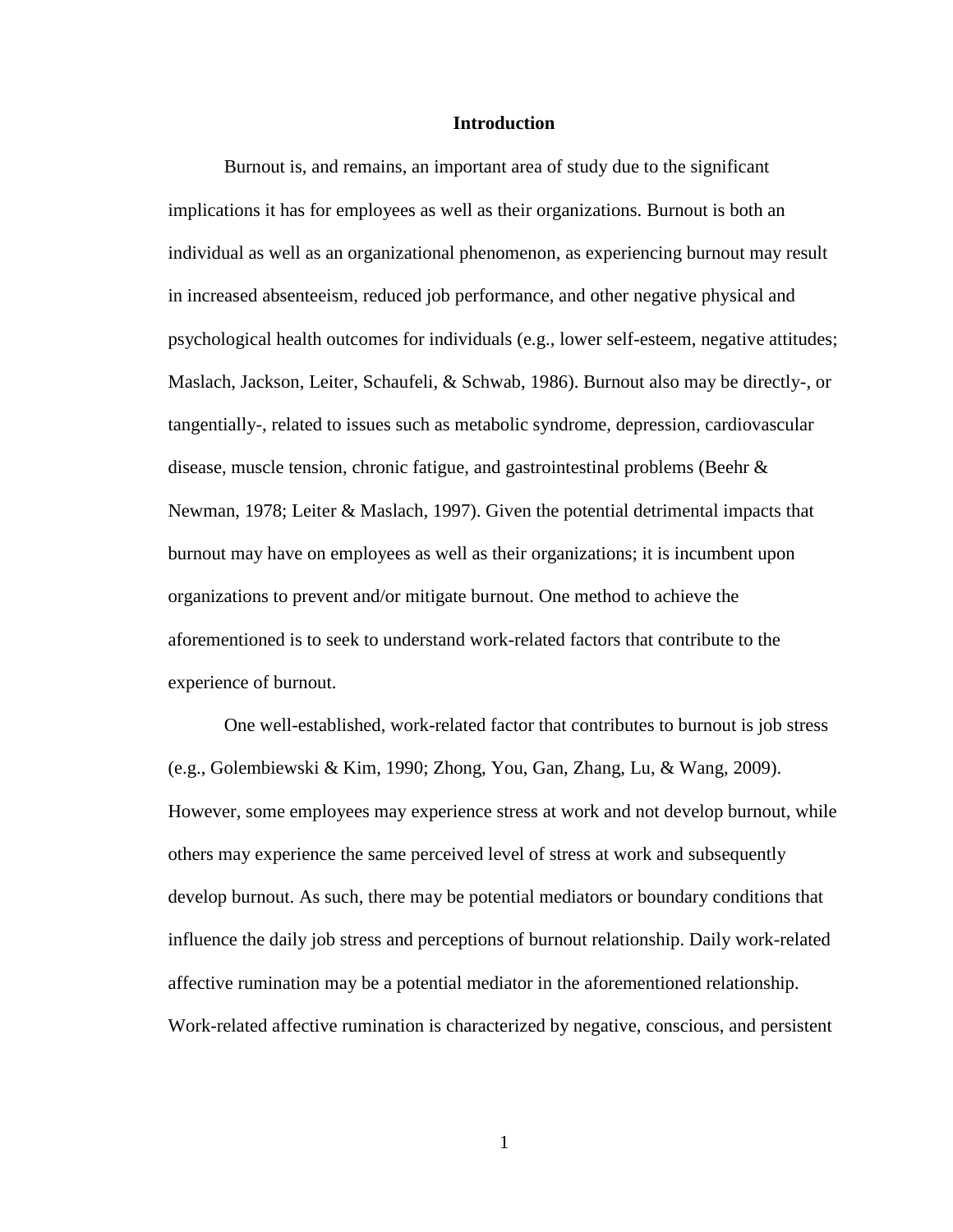thoughts revolving around work-related issues that occurs outside of the work environment (Martin & Tesser, 1996).

Job stress and work-related rumination may fluctuate from day to day, while burnout is a condition that results from chronic exposure to work stress, and thus may be more stable. Researchers have called for the need to examine the day-level processes that influence the development of burnout; however, very little research has sought to examine these processes. Therefore, I examined the day-level processes that are associated with burnout. Specifically, I investigated the role of daily perceived job stress and daily work-related affective rumination about work as influences on burnout. The conceptual model guiding this research is presented in Figure 1.

#### **Understanding Burnout**

Burnout is conceptualized as a chronic strain outcome resulting from stress over time. Burnout is comprised of three components: emotional exhaustion, depersonalization, and losing a sense of accomplishment in the workplace (Maslach, Jackson, & Leiter, 1996). Emotional exhaustion is defined as feeling worn out by work demands and feeling too spread out in work tasks (Nagar, 2012). These feelings of exhaustion can lead to irritation or dissatisfaction in employees because they are unable to complete tasks as well as they used to. Depersonalization is defined as being detached from work and having a more hostile attitude towards clients and colleagues (Nagar, 2012). Nagar found that depersonalization influences employees' perceptions of alienation at work, and also may influence employees' feelings of meaningfulness for completing tasks. A lost sense of accomplishment is characterized by an employee feeling that he or she is no longer effectively contributing to the organization, or is not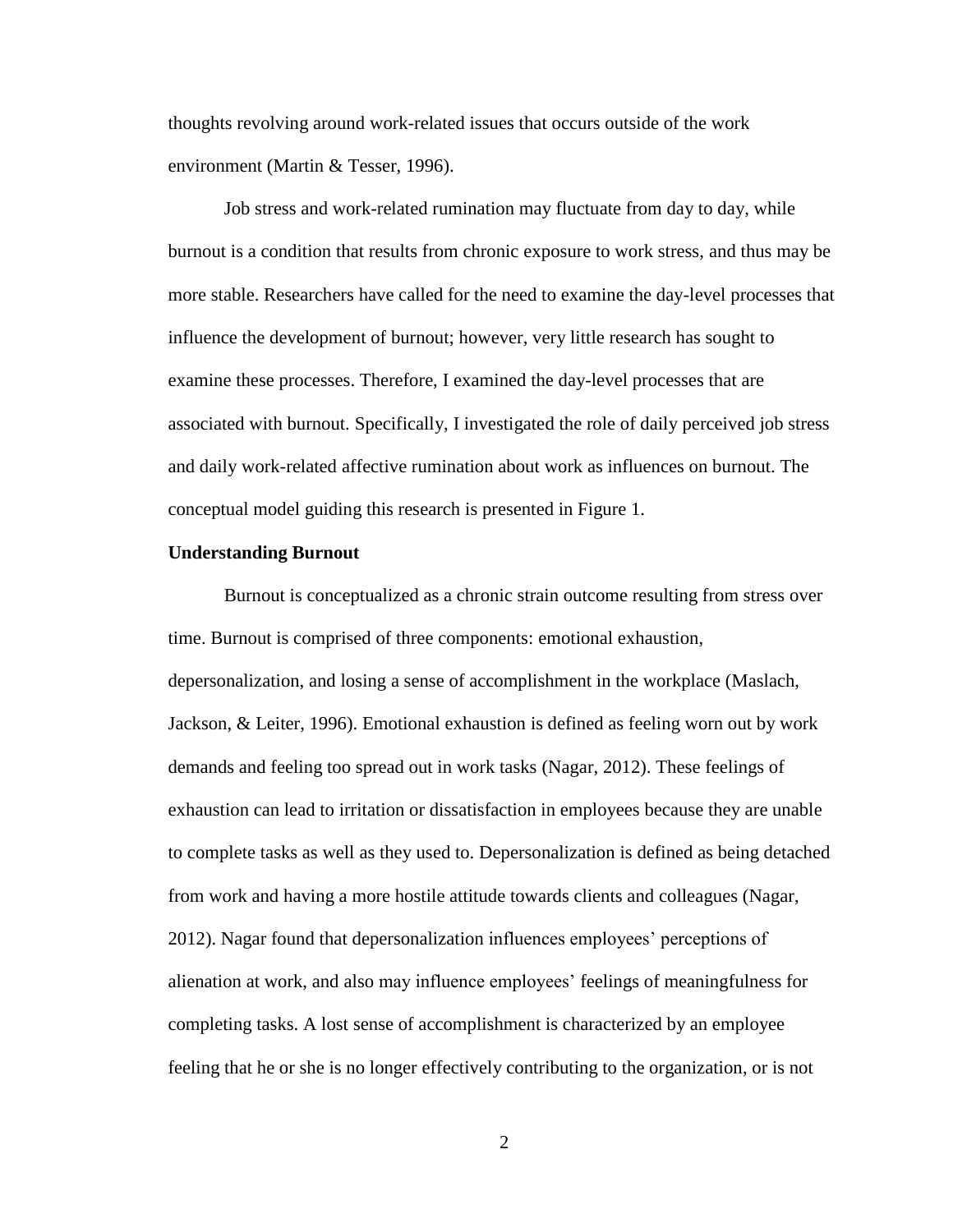completing his or her job tasks and responsibilities (Maslach et al., 1996). Research supports that when employees lose a sense of accomplishment, they begin to feel incompetent and develop poor self-esteem (Nagar, 2012). This is important because organizational outcomes will be negatively impacted when employees are experiencing these burnout components, and time, money, and resources will be wasted in attempting to mitigate these issues once they have occurred (Kompier & Cooper, 1999).

Moreover, the components that comprise burnout may be differentially related to outcomes associated with burnout. For example, research supports that personal healthrelated issues are more strongly associated with emotional exhaustion compared to depersonalization and loss of accomplishment (Schaufeli, Taris, & Van Rhenen, 2008). However, it is important to examine effects of burnout as a whole in order to understand the chronic issues that can result, as prior research has supported (Maslach et al., 1986). Although burnout consists of three constructs, there are advantages to examining burnout as a unidimensional construct. First, it allows for researchers to have a parsimonious design when they are focused on burnout as one construct in individuals. A single construct also can allow for results to be more clarifying, especially if the researchers are interested in simply differentiating between "healthy" employees, and those who are experiencing burnout (Brenninkmeijer & VanYperen, 2003).

Burnout can lead to outcomes that are experienced by both the individual, as well as the organization. However, individual employee burnout is not experienced in a vacuum, as individual outcomes have organizational implications. For example, there may be an increase in the number of sick days that employees take due to feeling burned out (Schaufeli & Salanova, 2014). Burnout also influences the quality of employees'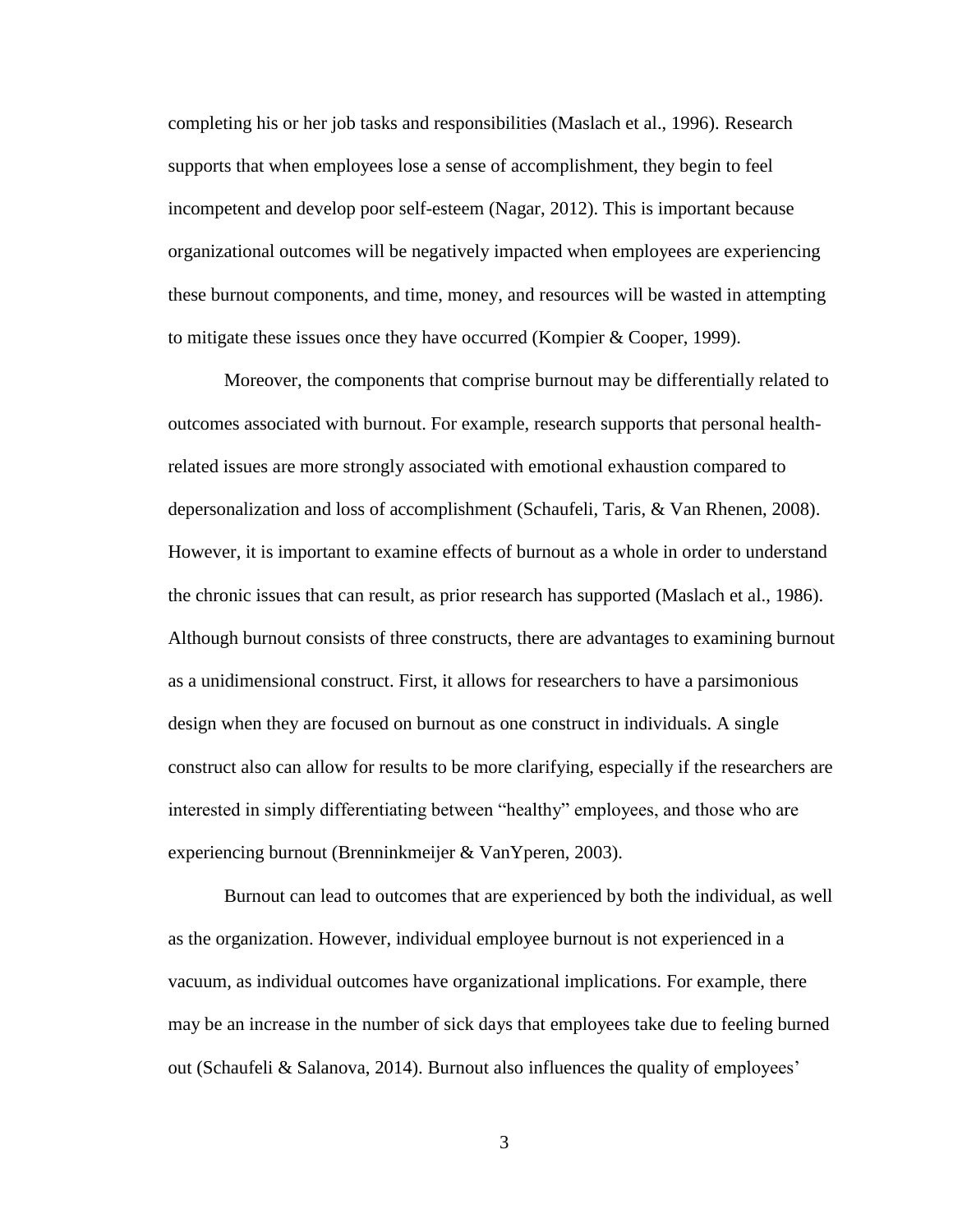problem-solving skills due to lower self-esteem (Bakker, Demerouti, &Verbeke, 2004). Employees also may feel less confident in their decision-making abilities as a result of burnout. Clearly, understanding what precedes employee burnout is an organization-wide issue.

#### **Job Stress as an Antecedent of Burnout**

The stressor-stress-strain framework suggests that stressors produce stress, which then leads to psychological, physical, and behavioral strain outcomes. Stressors can be both internal to the individual and external in the environment. Examples of job stressors include role ambiguity, role conflict, interpersonal conflict, situational constraints, noise, lighting, heat, and time pressure (Demerouti, Bakker, Nachreiner, & Schaufeli, 2001; Fox, Spector, & Miles, 2001). Experiencing the aforementioned job stressors leads employees to experience job stress under the stressor-stress-strain model. Job stress refers to the discomfort one experiences when the relationship between the person and the environment is evaluated as taxing and/or exceeding personal resources (Jex  $\&$  Beehr, 1991; Lazarus & Folkman, 1984). Job stress is often conceptualized as a subjective, rather than an objective, experience, and as such, it is examined through a combination of individual differences and environmental factors (Parker & DeCotiis, 1983).

There are many health and well-being implications for experiencing job stress at work. These include lower self-efficacy and maladaptive coping mechanisms. Some maladaptive ways individuals deal with stress include smoking, drinking, and overeating. These methods of coping are more likely to lead to heart disease and lung disease, among other negative health outcomes (Beehr & Newman, 1978). Experiencing daily job stress also has negative effects on work outcomes, including absenteeism, turnover, and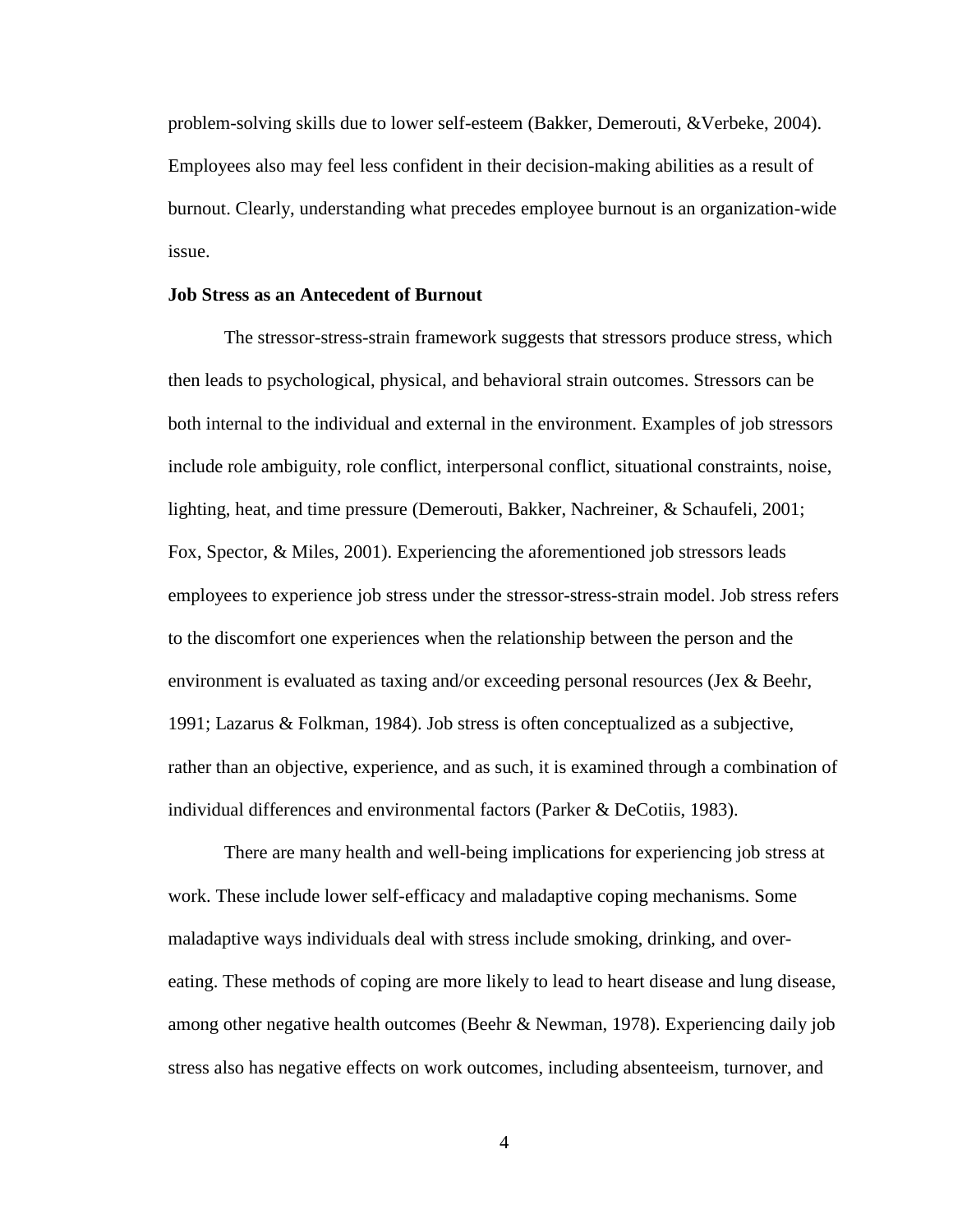dissatisfaction (Beehr & Newman, 1978). Additionally, research has supported that daily job stress significantly predicts burnout in employees, which may mediate the relationship between job stress and the aforementioned negative health and work outcomes (Golembiewski & Kim, 1990; Zhong et al., 2009).

Moreover, researchers suggest that the daily experience of job stressors and stress lends itself to the development of burnout (Ilies, Johnson, Judge, & Keeney, 2011; Sonnentag, 2005). According to the cybernetic model of stress, short-term dynamics (i.e., daily job stress) can influence longer-term outcomes (i.e., burnout) in the workplace (Frone & McFarlin, 1989). Therefore, I hypothesize:

*Hypothesis 1: Daily job stress is positively associated with perceptions of burnout.*

#### **Work-Related Affective Rumination as an Explanatory Mechanism**

One mechanism through which daily job stress may influence burnout is daily work-related affective rumination. Rumination involves negative, perseverative thinking that can get in the way of reaching one's goals (Martin & Tesser, 1996). Work-related affective rumination is an emotion-focused, cognitive state that occurs when individuals have persistent, negative thoughts about work, even when they are not at work (Cropley & Zijlstra, 2011). This rumination can be influenced by many different factors, including demanding workloads, upcoming deadlines, projects that require problem-solving, or relationship issues with coworkers (Querstret & Cropley, 2012).

Daily work-related rumination is important to study within the context of the work domain because it can make it difficult to disengage from work and be able to recover in order to replenish one's energetic resources. Scholars have theorized that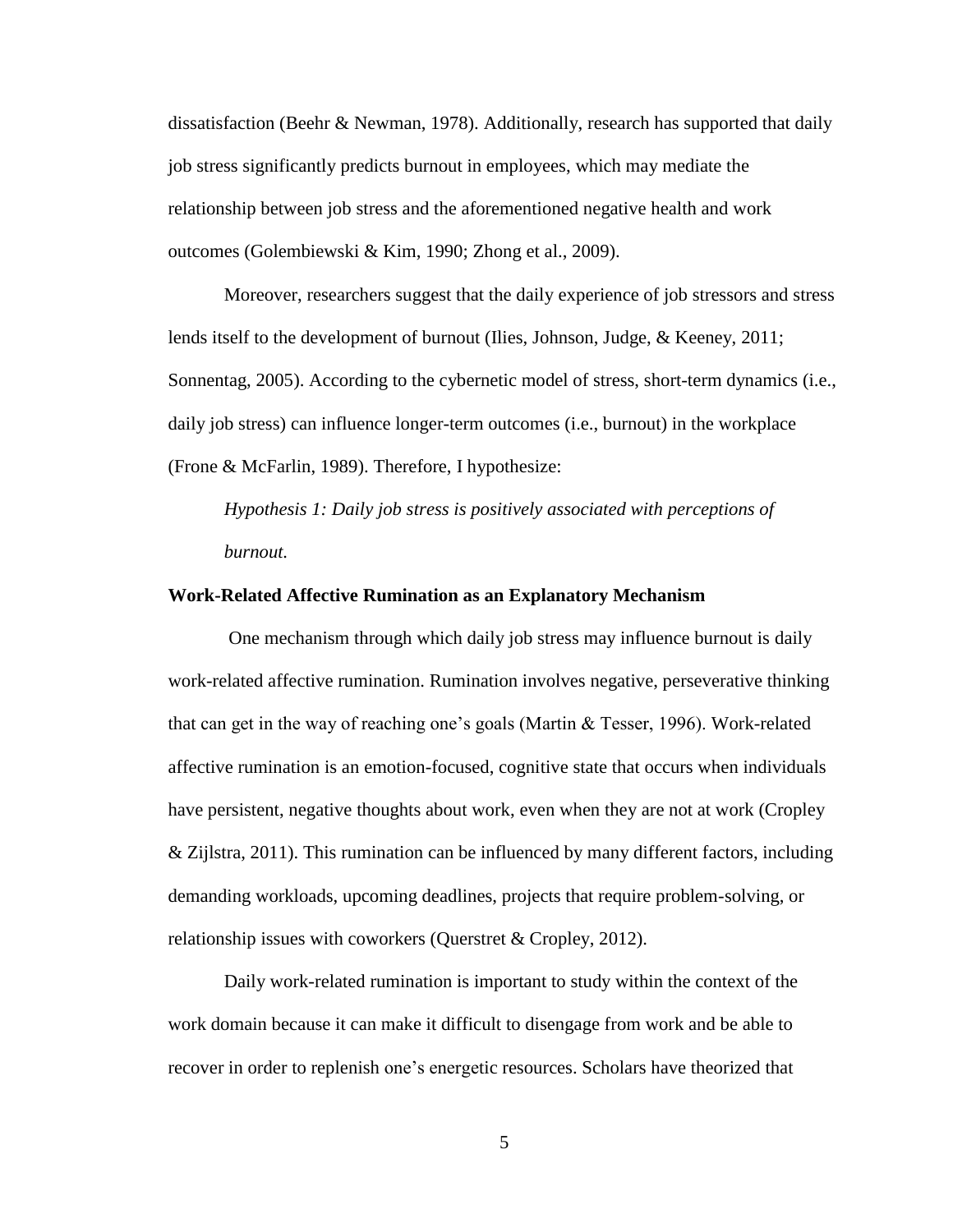rumination occurs as a reaction to experiencing stressful situations (Nolen-Hoeksema  $\&$ Morrow, 1991; Robinson & Alloy, 2003). Rumination can occur before, during, or after work, because it is experienced as a cognitive activity. If one is experiencing job stress, they may be more likely to ruminate about their negative work experiences. As such, I hypothesize:

*Hypothesis 2: Daily job stress will be positively associated with daily workrelated affective rumination.*

Daily work-related affective rumination is an important construct to study because it has the potential to prevent individuals from disengaging from their work domain, and continue negative thoughts in their home domain. Over time, these daily, negative dynamic experiences (i.e., daily job stress, daily work-related affective rumination) may subsequently contribute to the development of burnout. The notion that daily workrelated affective rumination influences chronic strain outcomes over time (i.e., burnout), relates to the allostatic load model, in the sense that psychological states, such as workrelated rumination, contribute to stress reactions (i.e., psychological, physical, and behavioral strain outcomes; McEwen & Stellar, 1993). Although the relationship between daily work-related affective rumination and burnout has yet to be examined in the literature, empirical evidence suggests that those who are unable to detach from work experience higher levels of emotional exhaustion, a component of burnout (Donahue, Forest, Vallerand, Lemyre, Crevier-Braud, & Bergeron, 2012; Sonnentag, Binnewies, & Mojza, 2010).

What's more, work-related affective rumination is associated with many negative psychological and health outcomes, including: increased risk for cardiovascular disease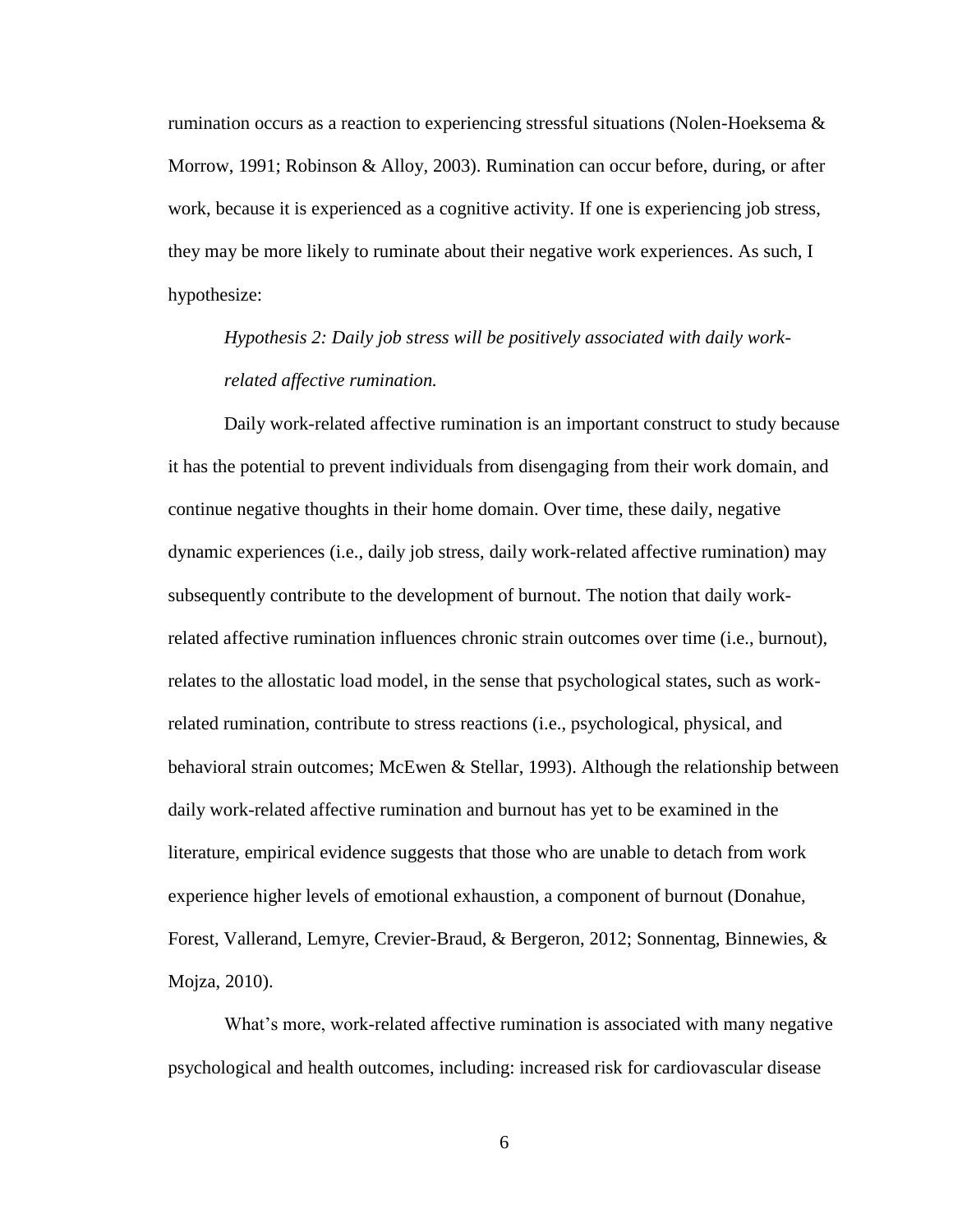(Kivimaki, Vertanen, Elovainio, Kouvonen, Vaananen, & Vahtera, 2006), negative mood (Pravettoni, Cropley, Leotta, & Bagnara, 2007), salivary corticol secretions (Rydstedt, Cropley, Devereux, & Michalianou, 2009), and poor sleep or sleep disturbances (Ấkerstedt, Nordin, Alfredsson, Westerholm, & Kecklund, 2012). This suggests that the inability to control negative thoughts about work while outside of work has serious consequences that organizations should take into consideration. Furthermore, engaging in work-related affective rumination can have effects on productivity in the workplace, including diminished reaction times, decision-making abilities, and information processing (Lyznicki, Doege, Davis, & Williams, 1998).

Taken together, evidence suggests that work-related rumination is associated with components of (i.e., emotional exhaustion) and markers for (i.e., fatigue, negative mood) burnout; therefore, it is logical to expect that work-related rumination would be associated with burnout. Indeed, as a cognitive process that inhibits the ability to detach from work due to perseverative thinking, daily work-related affective rumination may be a key driver of the development of burnout. As such, I hypothesize the following:

*Hypothesis 3: Daily work-related affective rumination will be positively associated with perceptions of burnout.*

What's more, previous research suggests that affective work-related rumination mediates the relationship between job stressors, such as a demanding workload, role ambiguity, or lack of autonomy, and burnout (Etzion, Eden, & Lapidot, 1998; Vandevala, Pavey, Chelidoni, Chang, Creagh-Brown, & Cox, 2017). Therefore, there is evidence to suggest that daily work-related affective rumination should mediate the relationship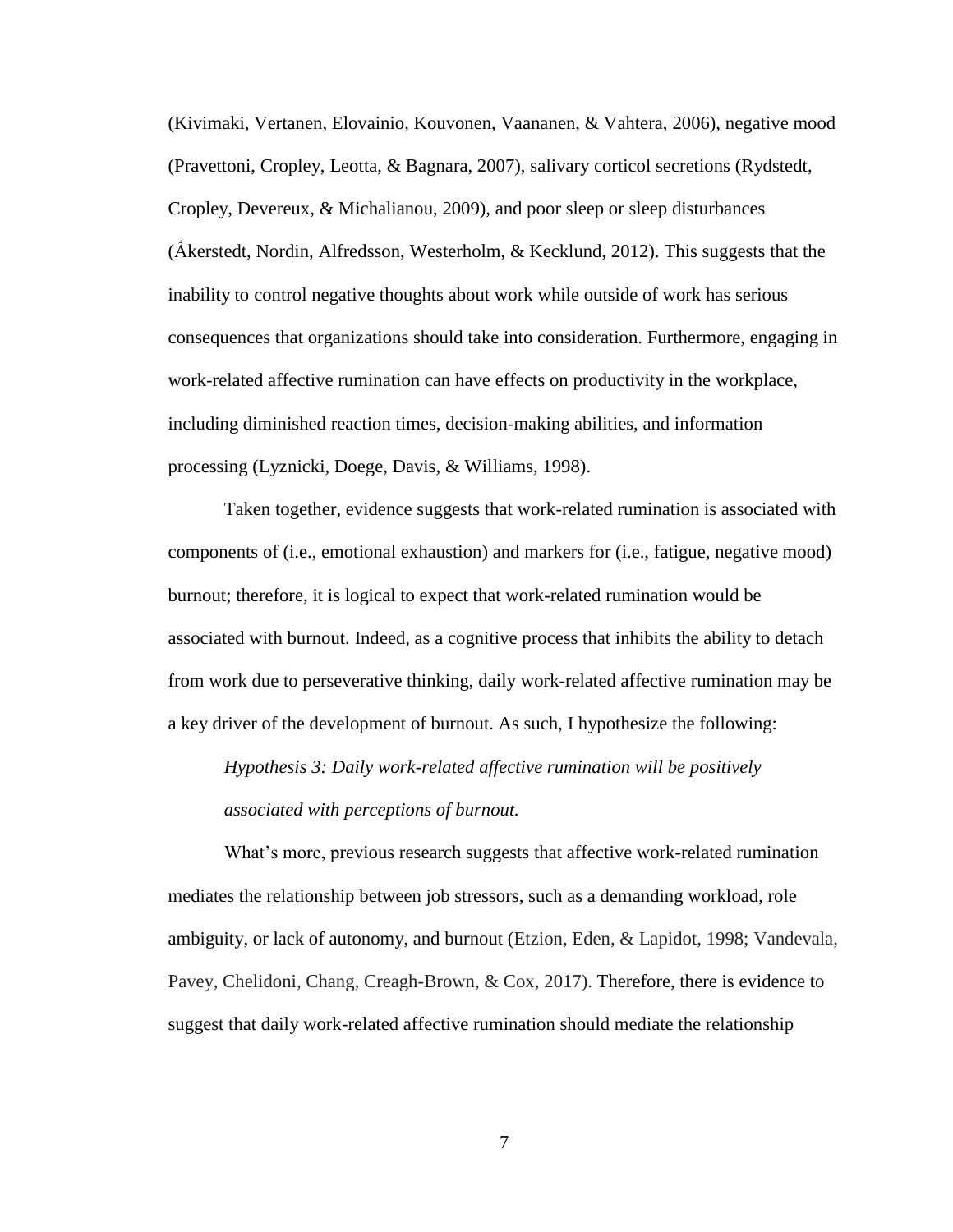between daily job stress and perceptions of burnout. As such, I hypothesize the following:

*Hypothesis 4: Daily work-related affective rumination will mediate the relationship between daily job stress and perceptions of burnout.* 

**Work-related Positive Rumination***.* Rumination about work may be negative, however, it is also posited to have positive components. Problem-solving pondering, or positive work-related rumination, is the continuation of thoughts about positive work experiences or thoughts about how to resolve issues or complete tasks at work; continuing the exposure to positive experiences even after work (Querstret & Cropley, 2012). Importantly, problem-solving pondering does not include the emotional component of rumination thought to drive affective-based rumination about work. Once problem-solving pondering occurs, the continued positive rumination, or thinking about these resolved issues, leads to an increase in positive affect, well-being, and self-efficacy (Seo, Barrett, & Bartunek, 2004: Stajkovic & Luthans, 1998). However, the influence of problem-solving pondering on perceptions of burnout is not well understood. It could be that engaging in positive, problem-focused rumination serves to diminish the development of burnout. However, as a cognitive activity that prevents detachment from work, albeit positive, problem-focused rumination, may, like daily work-related affective rumination, exhibit positive associations with the development of burnout. Therefore, I posit the following:

*Research Question 1: What is the relationship between problem-solving pondering and perceptions of burnout?*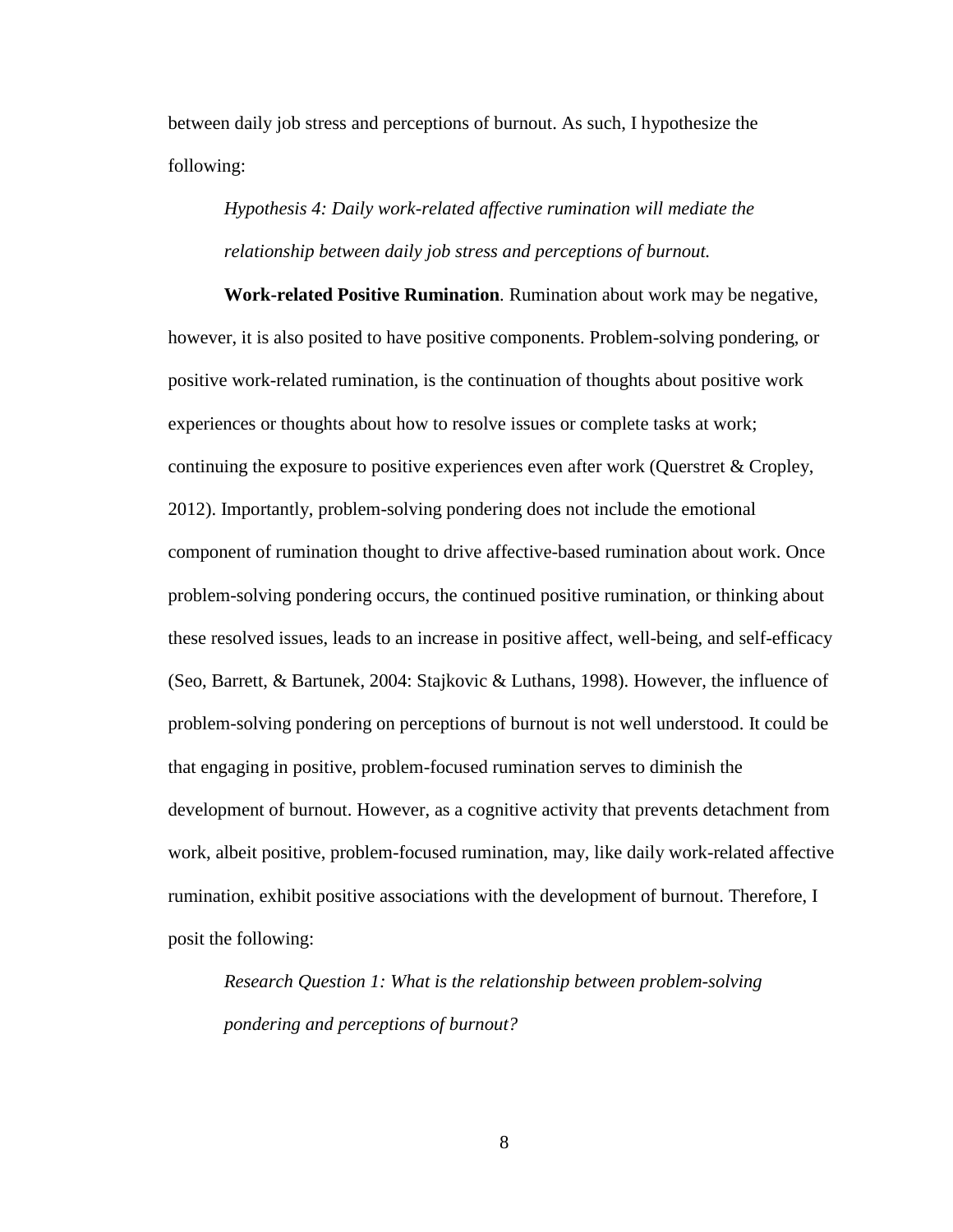#### **Present Study**

The present study explores the relationship between daily job stress, daily workrelated affective rumination, and perceptions of burnout over time utilizing daily diary methodology. Specifically, I will examine the direct effect of daily job stress on burnout, as well as the indirect of daily job stress on burnout through the mediating mechanism of daily work-related affective rumination. Furthermore, I will explore the relationship between daily problem-solving pondering (i.e., positive work-related rumination) and burnout.

#### **Method**

#### **Participants**

This thesis utilizes data collected previously for a different study (Burch & Barnes-Farrell, 2019). The data being used in this study are from Amazon's Mechanical Turk (MTurk). Pulling from an initial sample of 511 individuals who completed a screening survey, 189 participants were asked to participate in a daily diary study related to experiences regarding work and commuting. Criteria for the selected participants included those who were U.S. citizens, had a 95% MTurk approval rate (an indicator of effortful responding by MTurk), and had previously completed at least 50 tasks. Additionally, only respondents who worked full-time (at least 35 hours per week) were included. There were two validation questions in the screening survey to ensure participants were responding thoughtfully.

There were 140 participants who completed the baseline survey, out of the 189 it was sent to (response rate  $= 74\%$ ). There were 131 participants out of the 140 who completed at least seven daily surveys (response rate = 93.6%), and 95 participants who completed the surveys for all 10 days (response rate  $= 67.9\%$ ). There were 26 participants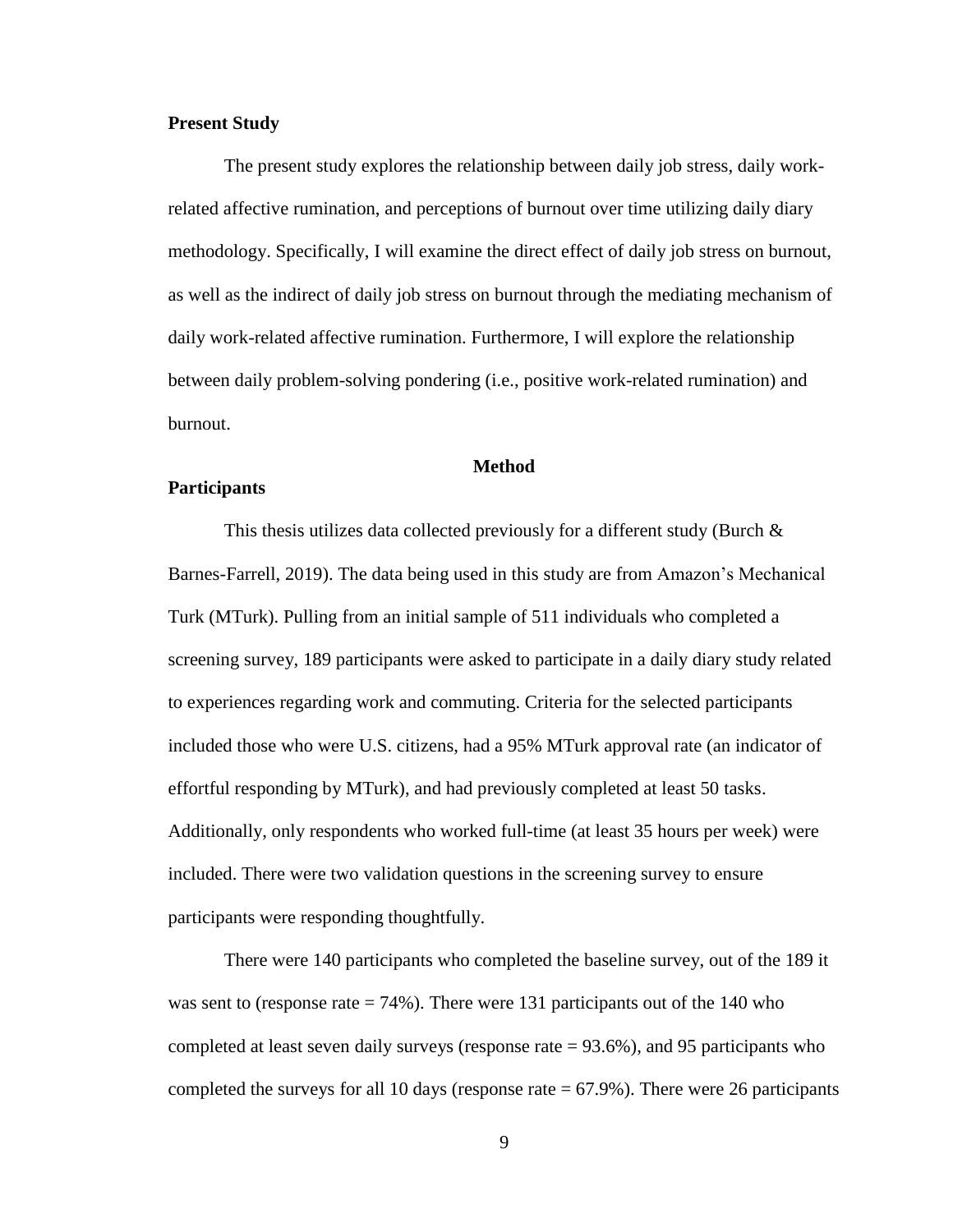from the 131 who completed at least seven daily surveys who were excluded from analyses for one of three reasons. There were three participants who were excluded from the analyses because they responded in the baseline survey that they worked an average of fewer than 35 hours per week. Two participants were excluded because in the baseline survey they responded that on average, they work four days per week, instead of five. Finally, there were 21 participants excluded for responding that they do not work a regular day-time shift. Therefore, 106 participants of the 140 who completed the baseline survey, were used in the analyses (76%).

In the sample, 82% of participants were Caucasian, and 62% were male. In addition, 65% of the participants indicated they had at least a four-year degree. The mean age of participants was 34.6, and they were employed in a variety of occupations, including professional (23.6%), management/business/financial (24.5%), and administrative (16%). The data were collected through baseline, follow-up, and daily diaries. Data collection took place over the course of approximately one-and-a-half months. Daily diaries were filled out over the course of two weeks, in which participants were asked to complete the following scales based on their experiences each day.

#### **Measures**

Each measure used was initially developed for cross-sectional research and is each based on validated Likert-type response scales. These scales were adapted in order to be used in a daily diary methodology, and the new response format used a binary yes/no response scale, unless noted otherwise. The measures were piloted in order to standardize the response options and number of items.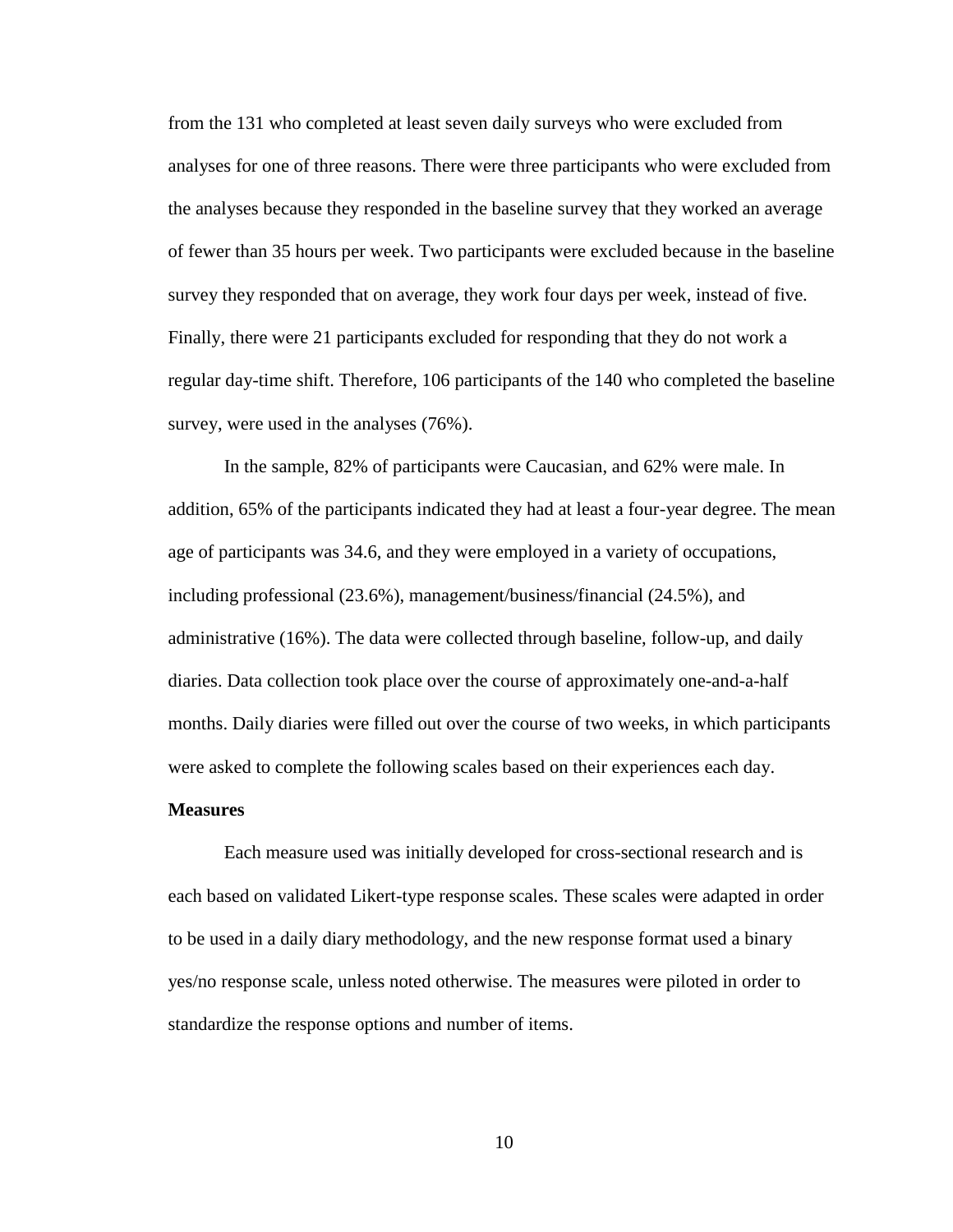#### **Daily Survey.**

*Work-related Affective Rumination.* The Work-Related Rumination Scale (WRRQ) consists of three subscales that measure work-related affective rumination, problem-solving pondering, and detachment (Cropley, Michalianou, Pravettoni, & Millward, 2012). However, only the work-related affective rumination subscale were used for the present study. The subscale is measured by five items; however, after piloting the scale, one item from the subscale was dropped, leaving four items in the work-related affective rumination subscale. Items on this scale all included the stem "today." An example of a work-related affective rumination subscale item is, "Today, I became tense when I thought about work-related issues." Reliability was assessed through the KR-20. Reliabilities for work-related affective rumination ranged from .83 to .91 throughout the data collection.

*Problem-solving Pondering.* The problem-solving pondering subscale of the WRRQ (Cropley et al., 2012) was used to assess positive work-related rumination. The problem-solving pondering subscale of the WRRQ consists of five items, of which four items were used. During piloting of the measures for the daily diary survey, one item was dropped from the problem-solving pondering subscale (the item with the lowest factor loading) to streamline response times. Participants were asked to respond to statements, which all included the stem "today." An example item for the problem-solving pondering subscale is, "Today, I thought of how I can improve my work-related performance." Participants responded to this questionnaire each day after work over the course of two weeks. Reliabilities for problem-solving pondering ranged from .57 to .82 throughout the data collection.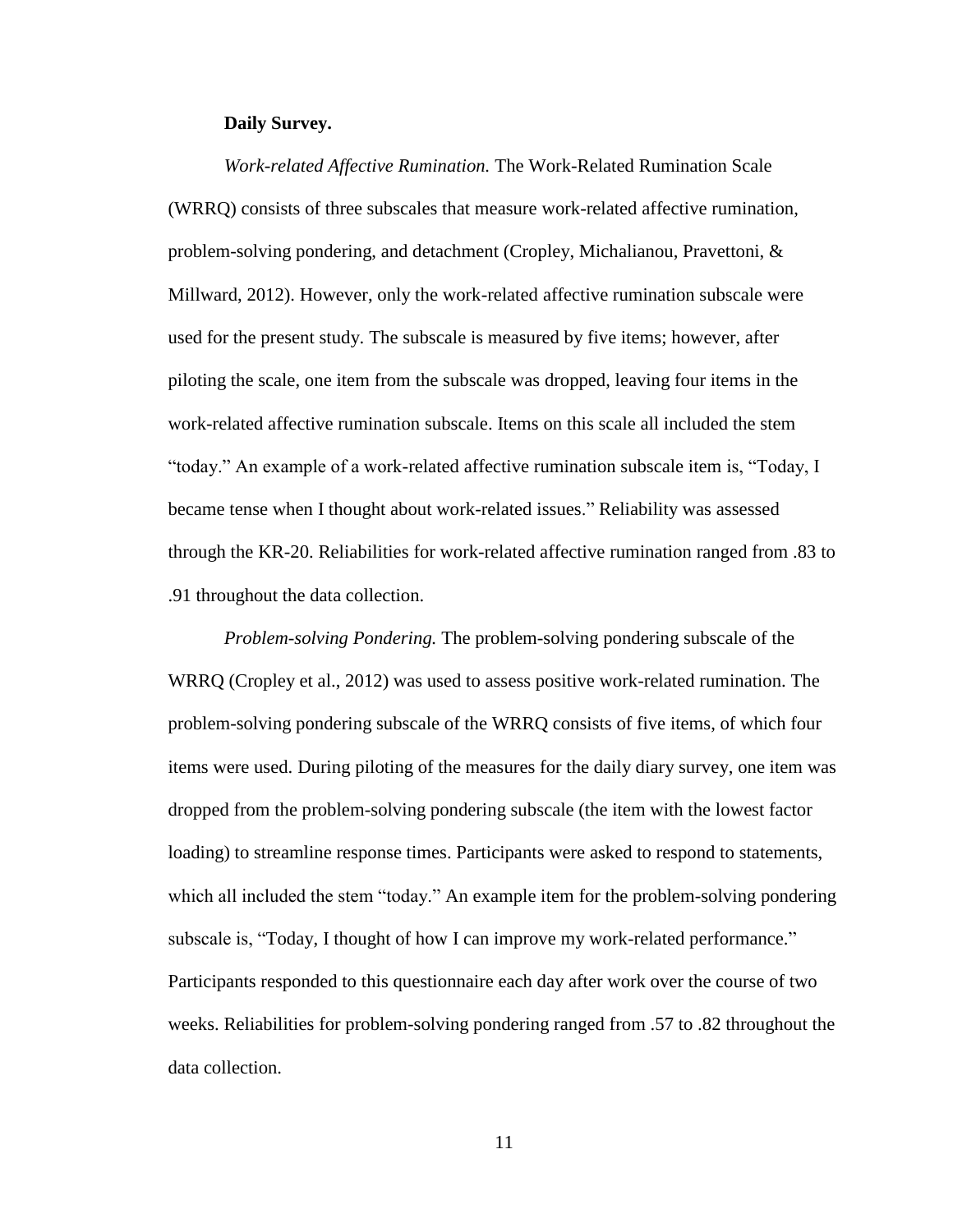*Job Stress.* Job stress was measured by nine different statements from the Job Stress in General Scale (Stanton, Balzer, Smith, Parra, & Ironson, 2001). These statements, which all included the stem "today," such as "Today, my work was demanding," were answered via a yes/no response format. Reliability was assessed via the KR-20. Reliabilities for job stress ranged from .87 - .91 throughout the data collection.

#### **Baseline and Follow-up Surveys.**

The baseline and follow-up surveys included information necessary to fully describe the sample (e.g., participant personal and job demographics), as well as constructs that are considered more stable (e.g., personality and burnout). For the purposes of my research, I utilized the measure of burnout that participants responded to via the follow-up survey, as well as examined potential control variables using the participant personal and job demographics reported on the baseline survey.

*Burnout.* Burnout was assessed using 15 items from the Oldenburg Burnout Inventory (Demerouti et al., 2001). Participants were asked to consider their work experiences over the past month when responding to this measure. An example item is, "At work, I often feel emotionally drained." Participants only responded to this measure one time, two weeks following the end of daily diary data collection. This measure exhibited good internal reliability (*a* = .93).

*Demographics.* Demographics included: age, gender, marital status, job title, supervisory status, tenure in organization, number of children, primary childcare/dependent-care responsibilities, highest level of education completed,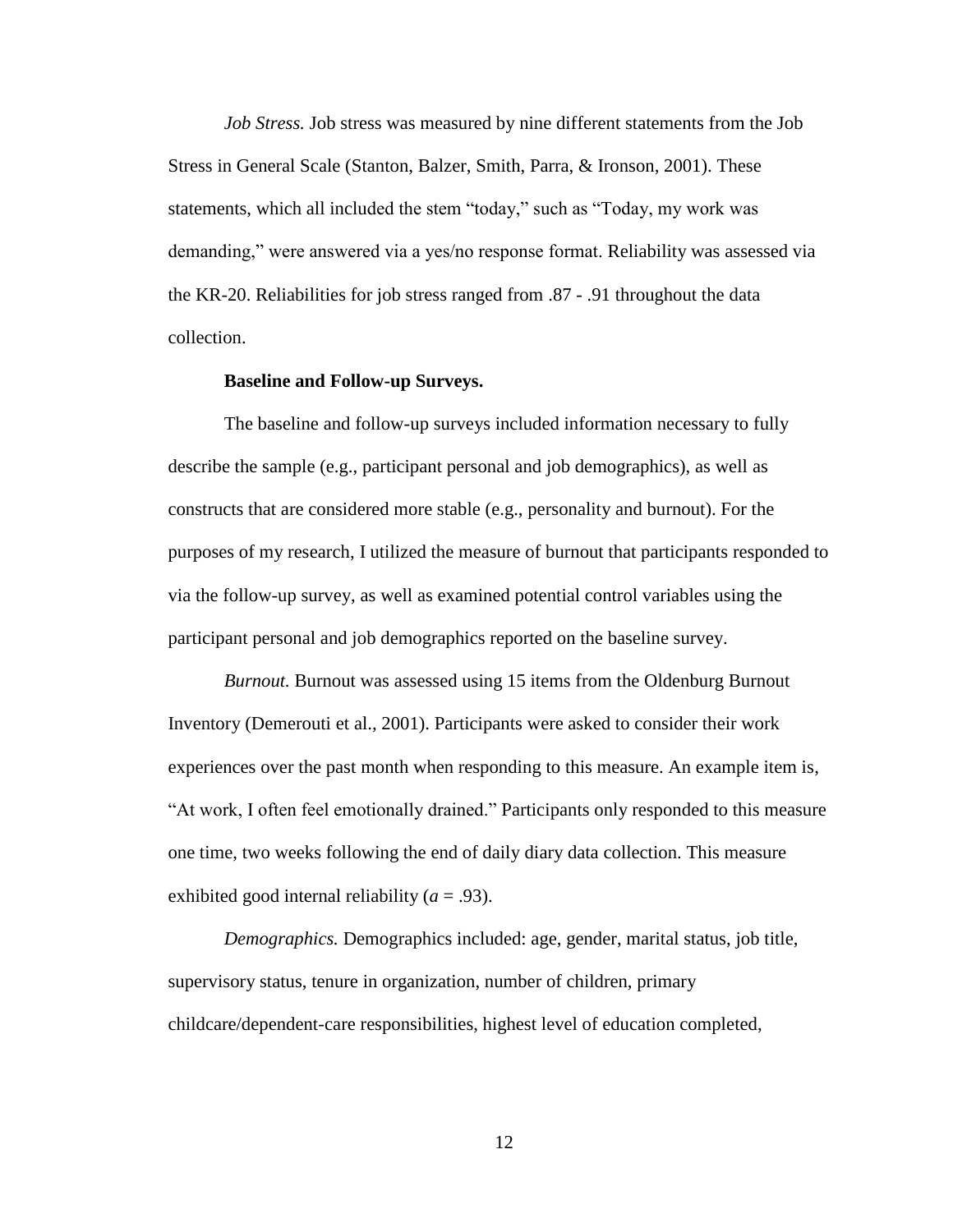opportunity for flextime, opportunity for telework, and job status (e.g., full-time). These variables will be examined as potential controls in my study.

#### **Procedure**

Participants were recruited through Amazon's MTurk. Research has indicated that samples from MTurk are more representative of the adult population over convenience samples or college student samples (Paolacci, Chandler, & Ipeirotis, 2010). As previously described, participants were screened to select for those who met the criteria for the study. Every individual who completed the screening survey received \$0.20. Individuals who were qualified to participate in the study were invited to take a baseline survey. Invitations were sent via email to the eligible participants in order for them to complete the baseline survey. Demographics were collected in the baseline survey, including: participant personal, job-related, and commuting-related demographics. Participants received \$4 if they completed the baseline survey. Those who completed the baseline survey were then invited to take part in the daily diary study. About one week after participants filled out the baseline survey, they started completing once-daily surveys using the daily diary method after they got home from work. These daily diary surveys were collected over the course of 2 working weeks (10 business days). Participants received reminders via email twice a day throughout the data collection time period, which included links to the survey. \$2 were given to participants for each daily survey they completed, and an extra \$5 was given to participants who filled out all 10 daily surveys.

One week after the daily dairy data collection, participants were sent a follow-up survey. \$5 was given to each individual who completed this follow-up survey. After the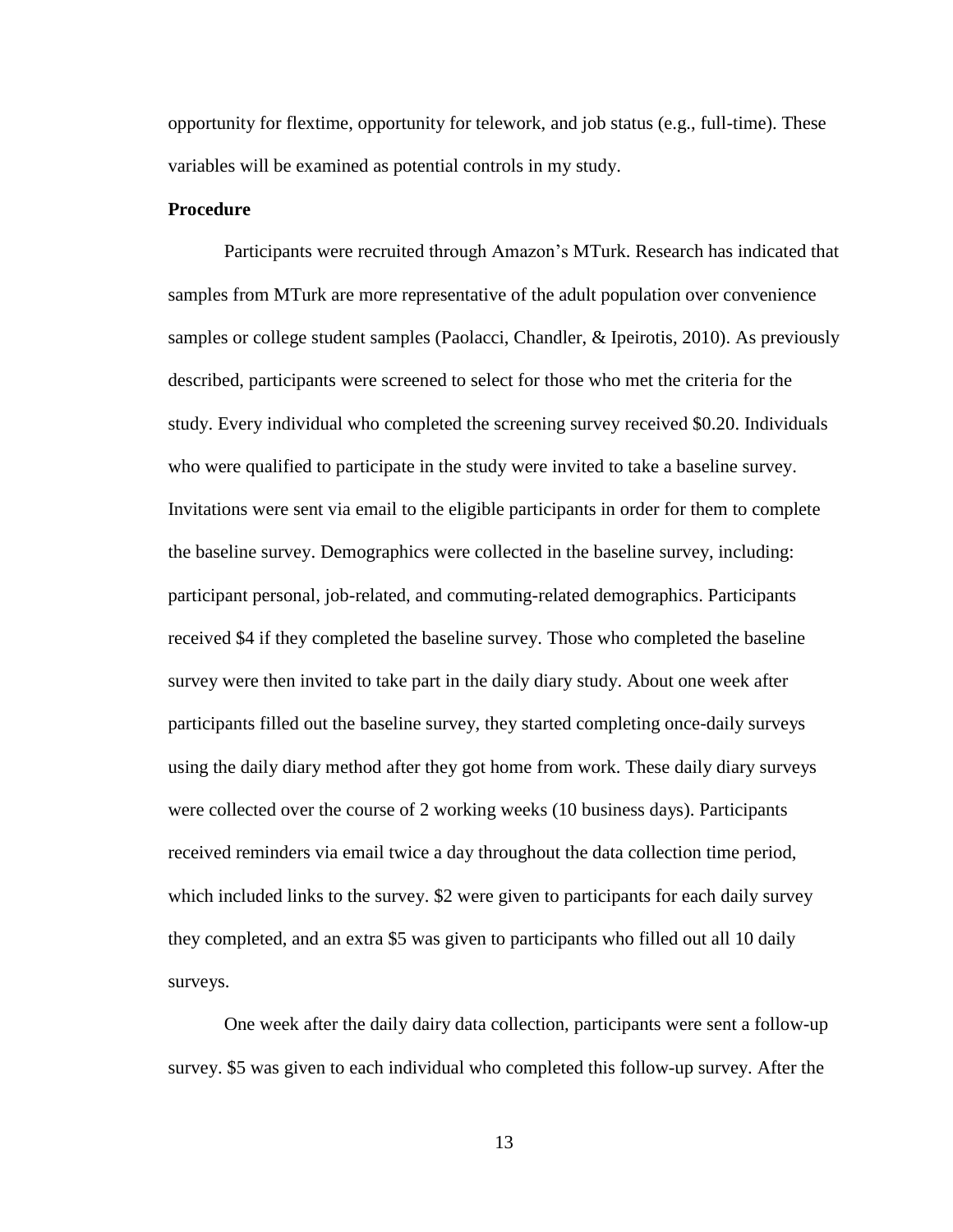study was completed, participants who filled out all of the surveys (baseline, 10 daily surveys, and follow-up survey) were eligible to win a \$25 bonus.

#### **Results**

In order to analyze the data, multilevel random coefficient modeling (MRCM) was used. This method was selected because of the hierarchical nature of the proposed data. Daily observations (Level 1) were nested within people (Level 2). Level 1 variables were modeled as random variables, as days and participants are assumed to be random. Person-level variables (Level 2) were included as fixed variables. I utilized Preacher, Zyphur, and Zhang's (2010; 2011) recommendations for modeling a 1-1-2 mediation in Mplus version 8.4. Specifically, the variance of Level 1 variables (i.e., daily job stress, daily work-related rumination) were estimated at both the within- and between levels of a multi-level path model. Level 2 variables (i.e., burnout) were only modeled at Level 2. All hypotheses were tested in Mplus, a statistical modeling program that allows for the testing of multilevel data.

Please see Burch and Barnes-Farrell (2019) for a description of how the data were examined for missingness and longitudinal invariance.

#### **Descriptive Analyses**

All descriptive analyses were conducted in SPSS version 26.0 (IBM Corp., 2019). The means, standard deviations, and correlations at the within and between levels for constructs of interest are reported in Table 1. Correlations are based on composite scores calculated for each construct. As can be seen by reviewing the tables, the daily study constructs of interest correlated significantly with the outcome of interest across the study period. There were a few variables that were controlled for in the study, including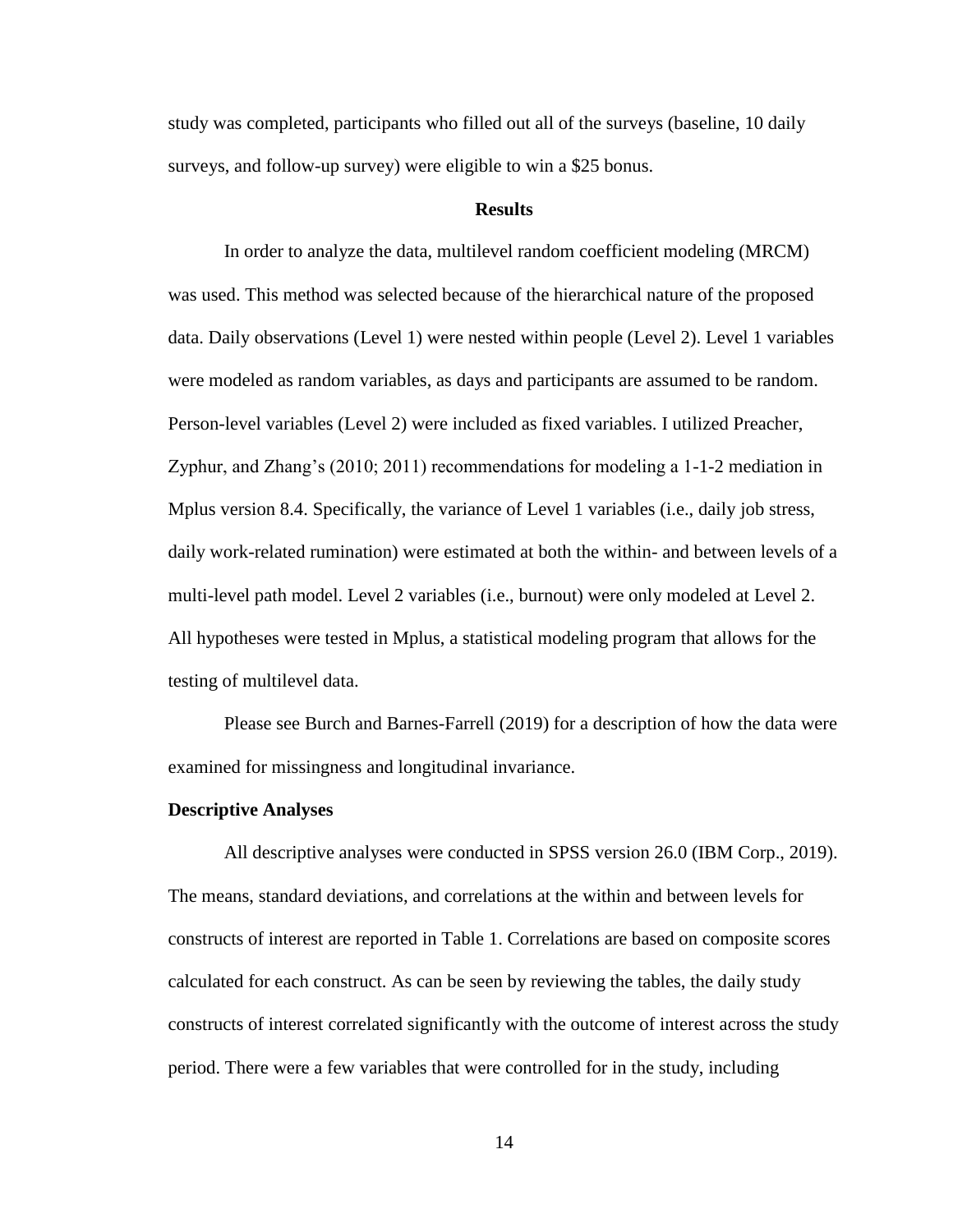schedule control and age. These variables were controlled for because daily job stress and daily work-related affective rumination may vary significantly by age. In addition, schedule control should theoretically reduce daily job stress and perceptions of burnout over time.

#### **Hypothesis Testing**

Hypothesis 1, daily job stress is positively associated with perceptions of burnout, was tested using multilevel regression to examine the cross-level direct effects of daily job stress on perceptions of burnout. Daily job stress was entered as the predictor variable, and burnout served as the outcome variable of interest. Support was found for Hypothesis 1 ( $\gamma = .58$ ,  $p < .001$ ) after controlling for schedule control and age.

Hypothesis 2, daily job stress is positively associated with daily work-related affective rumination, examined the within-level direct effects of daily job stress on daily work-related affective rumination. Daily job stress was entered as the predictor variable, with daily affective work-related rumination being the outcome variable of interest. Hypothesis 2 was supported ( $\beta$  = .58,  $p$  < .001) after controlling for schedule control and age. Additionally, 34% of the variance in daily work-related affective rumination was attributed to daily variation in job stress.

Hypothesis 3, daily work-related affective rumination will be positively associated with perceptions of burnout, examined the cross-level direct effects of daily work-related affective rumination on perceptions of burnout. Daily work-related affective rumination was entered as the predictor variable with burnout serving as the outcome variable of interest. Results indicated support for Hypothesis 3 ( $\gamma$  = .61,  $p$  < .001) after controlling for schedule control and age. Approximately 49% of the variance in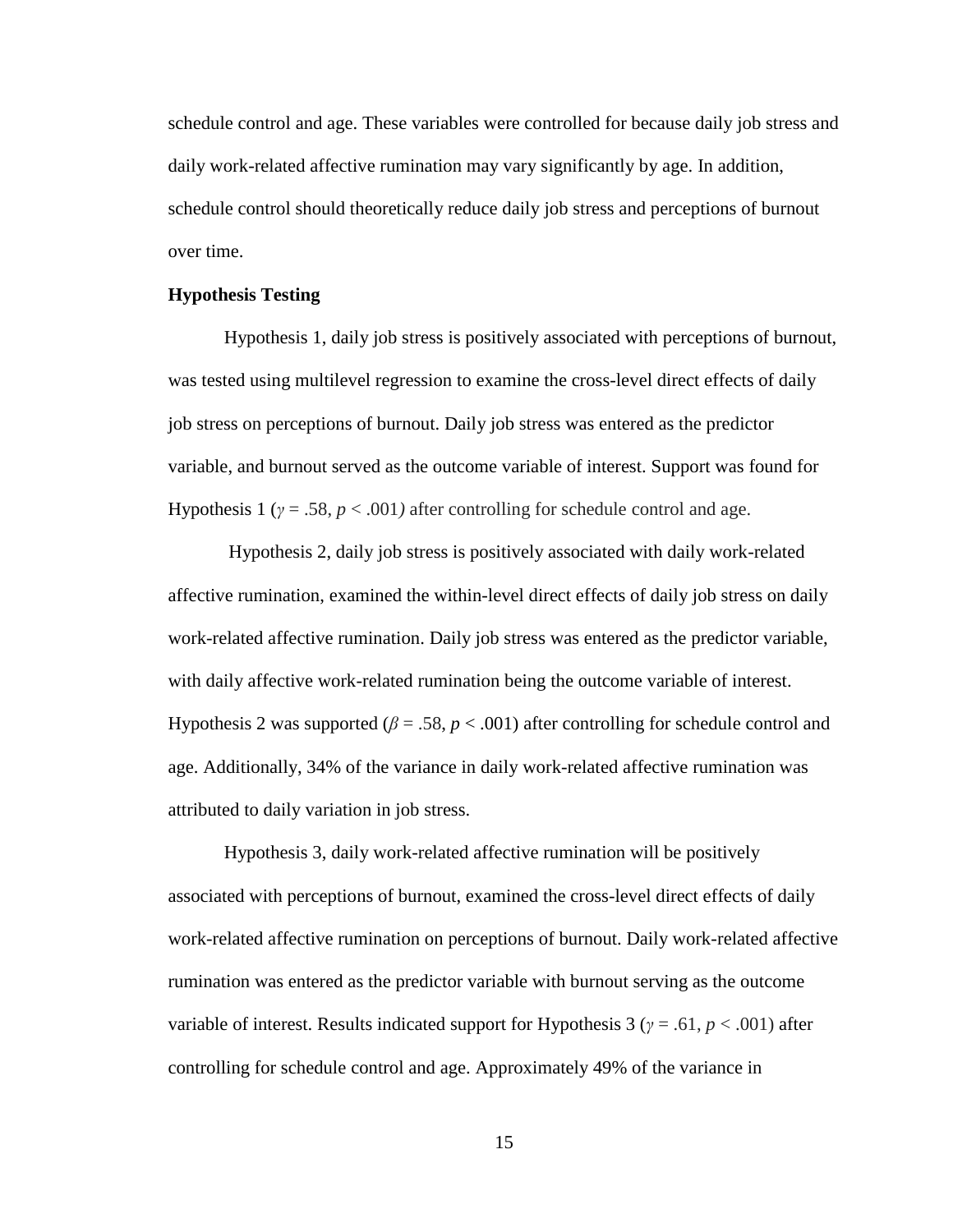perceptions of burnout was attributed to daily variation in work-related affective rumination.

Hypotheses 4, daily work-related affective rumination will mediate the relationship between daily job stress and perceptions of burnout, was examined using the cross-level mediation techniques described by Preacher, Zyphur, and Zhang (2010; 2011) that draw on the multilevel mediation techniques proposed by Mathieu and Taylor (2007). The first step is to estimate the possible influence of the control variables on the relationships of interest. This was done using ordinary least squares (OLS) for the Level 2 variable (burnout). If the variable of interest is influenced by potential covariates, they will be kept for use in subsequent analyses. Both schedule control and age exhibited a significant relationship with perceptions of burnout.

The second step to conducting multilevel mediation modeling is to assess the variance in within-and between-Level 1 variables for each Level 2 criterion. Level 2 variables must have significant variance in order to be used for modeling of cross-level effects (Mathieu & Taylor, 2007). The results indicated that 48% of the variance in perceptions of burnout was attributed to daily variation of job stress and work-related affective rumination. The influence of daily job stress on daily work-related affective rumination was also tested, as well as the influence of daily work-related affective rumination on perceptions of burnout. In addition, all cross-level effects were modeled as fixed variables within the model. Finally, daily job stress was added to the equations containing the test of the relationship between daily work-related affective rumination and perceptions of burnout (Mathieu & Taylor, 2007). After controlling for schedule control and age, daily job stress no longer predicted perceptions of burnout when daily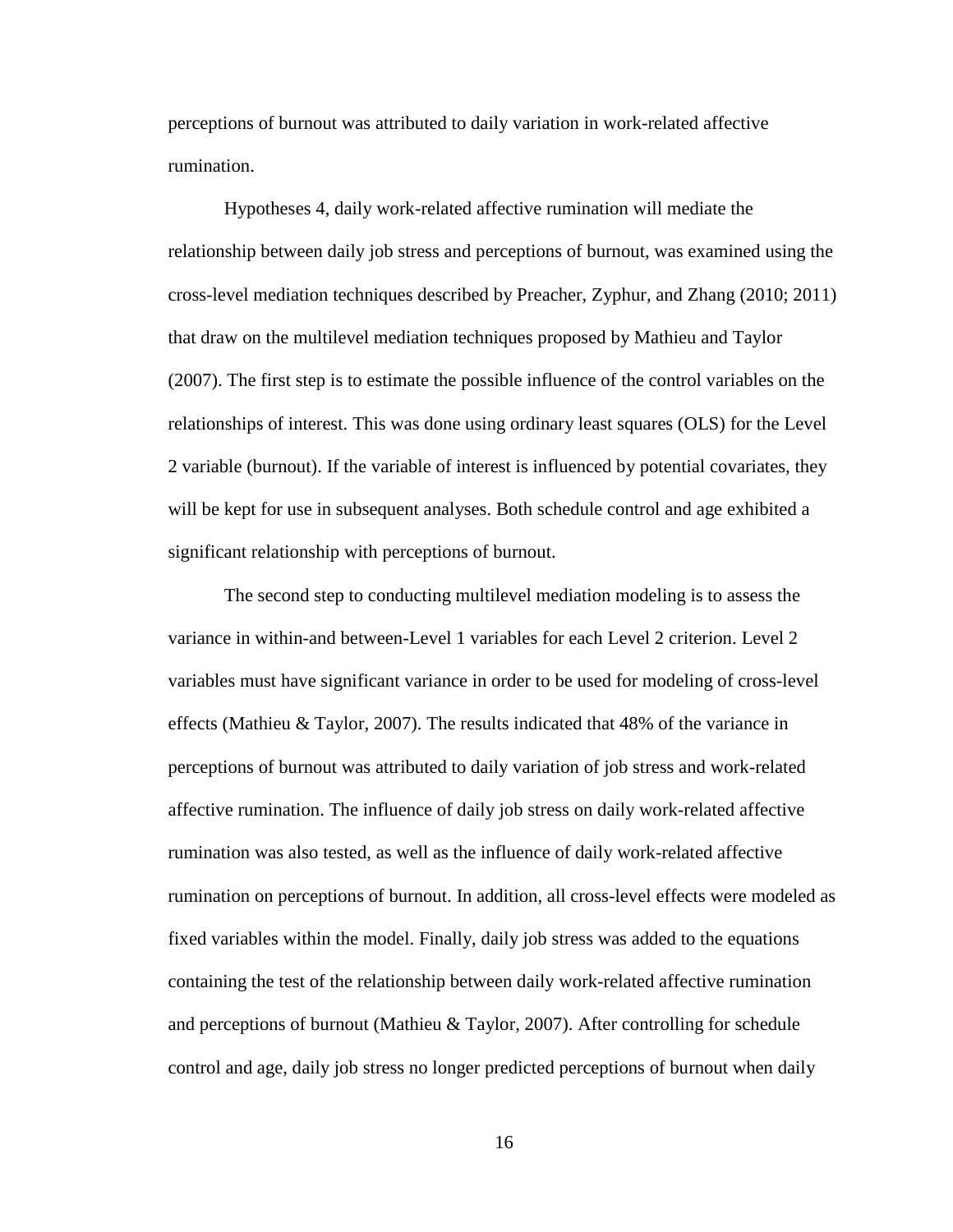work-related affective rumination is included in the model. Therefore, a full mediation was found, as there was a significant indirect effect ( $ab = .13$ ,  $p < .001$ , 90% CI = .06, .20). In order to give a more accurate estimate of the indirect effect, Bayes Credibility Intervals were used. A 90% credibility interval was observed, and was considered significant because neither interval contained a zero-value (.061, .202). This supports the indirect effect of daily job stress on perceptions of burnout through daily work-related affective rumination.

Finally, the research question concerning the relationship between problemsolving pondering and perceptions of burnout was examined through multilevel regression. Daily problem-solving pondering was entered as the predictor variable with burnout serving as the outcome variable of interest. There was support for the research question ( $\gamma = .43$ ,  $p < .001$ ) indicating that there is a significant, positive relationship between daily problem-solving pondering and perceptions of burnout. Approximately 35% of the variance in perceptions of burnout was attributed to daily variation in problem-solving pondering.

#### **Discussion**

The purpose of this study was to examine the effects that daily job stress and daily work-related affective rumination have on perceptions of burnout over time. A daily diary method with follow up survey was used, which allowed for the collection of data each day over the course of 10 business days, and again approximately two weeks later. This method was chosen in order to see the effects of different constructs across levels and time. I examined the relationships between daily job stress, daily work-related affective rumination, and perceptions of burnout, as well as the potential mediation of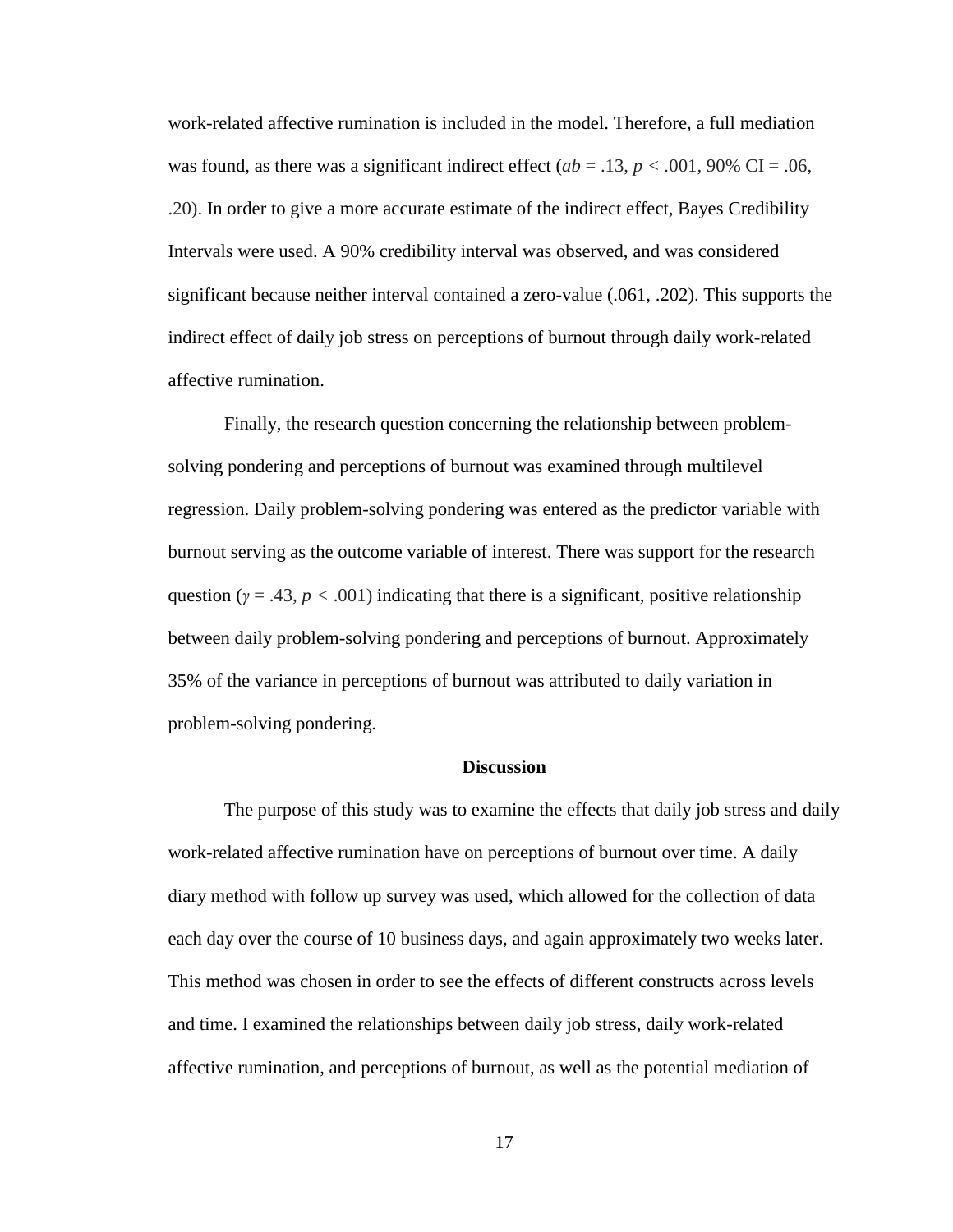daily work-related affective rumination in the relationship between daily job stress and perceptions of burnout.

This study contributes to the existing literature on job stress and burnout. Burnout is conceptualized as a chronic outcome of prolonged exposures to stress; however, little is known about the day level influences of the psychological components that are said to influence the development of burnout given methodological limitations in prior research. Using a daily diary design allows for the examination of daily and lagged relationships between job stress and perceptions of burnout over time. The daily focus allows one to account for day-to-day variation in constructs and examine the theoretical process that is said to contribute to burnout as one that is influenced by dynamic processes. Moreover, I integrated a number of theoretical approaches in the study of job stress and extend these models by including the examination of negative, cognitive processes that contribute to the perception of burnout overtime.

Results indicated support for all four hypotheses. Daily job stress was positively associated with perceptions of burnout over time, indicating that those who experience job stress on a daily basis will perceive stronger feelings of burnout in the future. Daily job stress also was positively associated with daily work-related affective rumination, suggesting that individuals who experience daily job stress also engage in daily workrelated affective rumination, where they constantly think about the stressors they experience at work. Daily work-related affective rumination was positively associated with perceptions of burnout over time, suggesting that those who can't stop thinking about work-related issues will perceive stronger feelings of burnout. Finally, there was a full mediation of daily work-related affective rumination on daily job stress and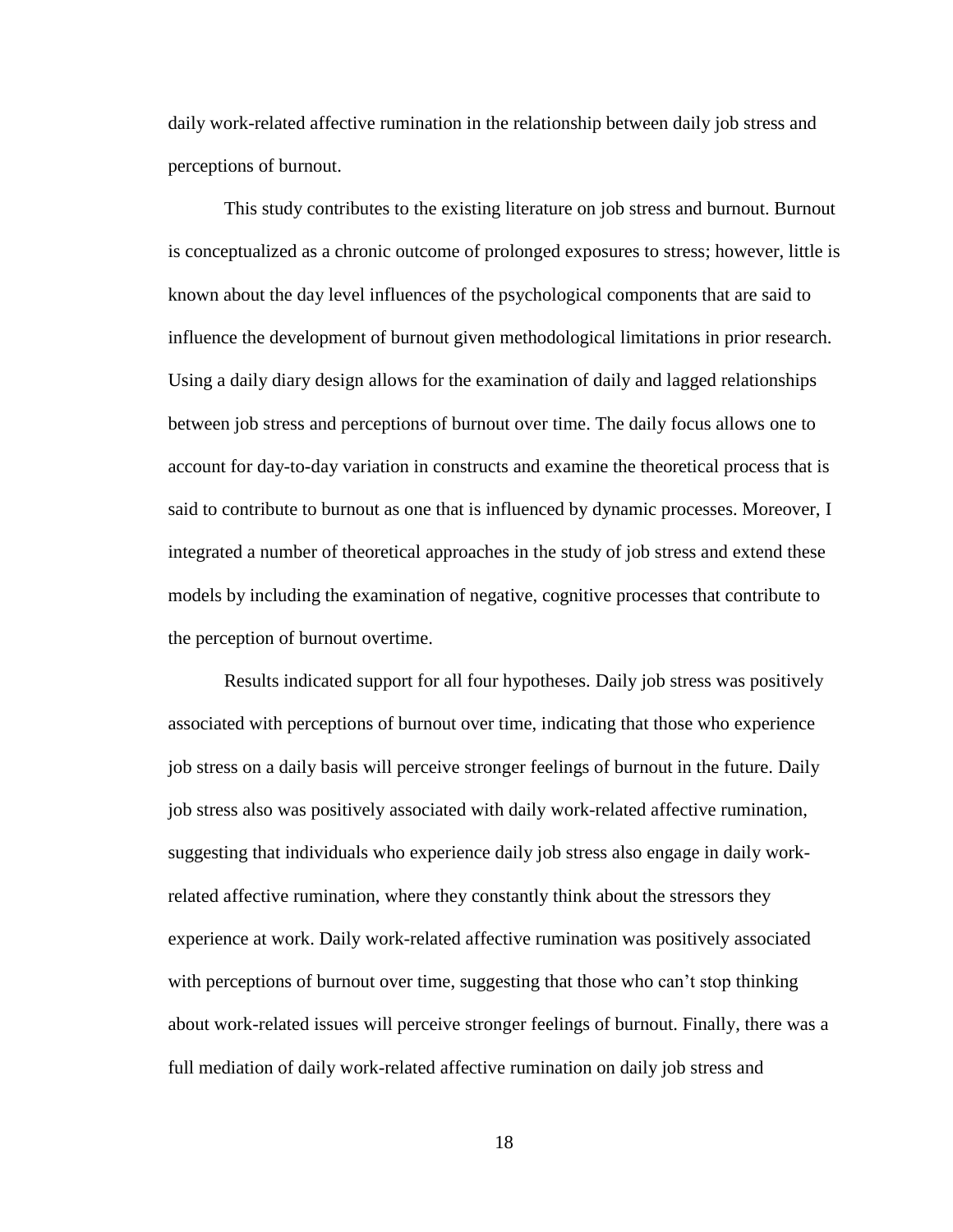perceptions of burnout over time. This finding suggests that daily work-related affective rumination serves as a mechanism in the relationship between daily job stress and perceptions of burnout over time. The results indicated that after daily work-related affective rumination was entered into the model, there was no longer a relationship between daily job stress and perceptions of burnout over time.

I also investigated whether there was a relationship between problem-solving pondering and perceptions of burnout over time (research question 1). Results indicated that there was a positive association between daily problem-solving pondering and perceptions of burnout, suggesting that rumination, regardless of whether it is positive or negative, is likely to lead to perceptions of burnout. Previous research has indicated work-related affective rumination can influence burnout, but the idea that positive rumination also can influence burnout is equally as important. (Donahue et al., 2012; Sonnentag et al., 2010). Individuals in the workplace should strive to leave work-related issues at work, regardless of their potential for positive and/or negative associations, so thoughts about work do not affect their ability to function effectively in the work and home domains.

#### **Theoretical Contributions**

Results from the present study expand on multiple stress-related theories. I expand on the Job Demands-Resources Model by indicating that daily job stress can lead to burnout over time. However, stressors at work can be reduced through resources given to organizations. My results contribute to the Job Demands-Resources Model by reiterating the notion that stressors do lead to negative outcomes, and organizations should use resources to mitigate the effects. In addition, the results of this study extend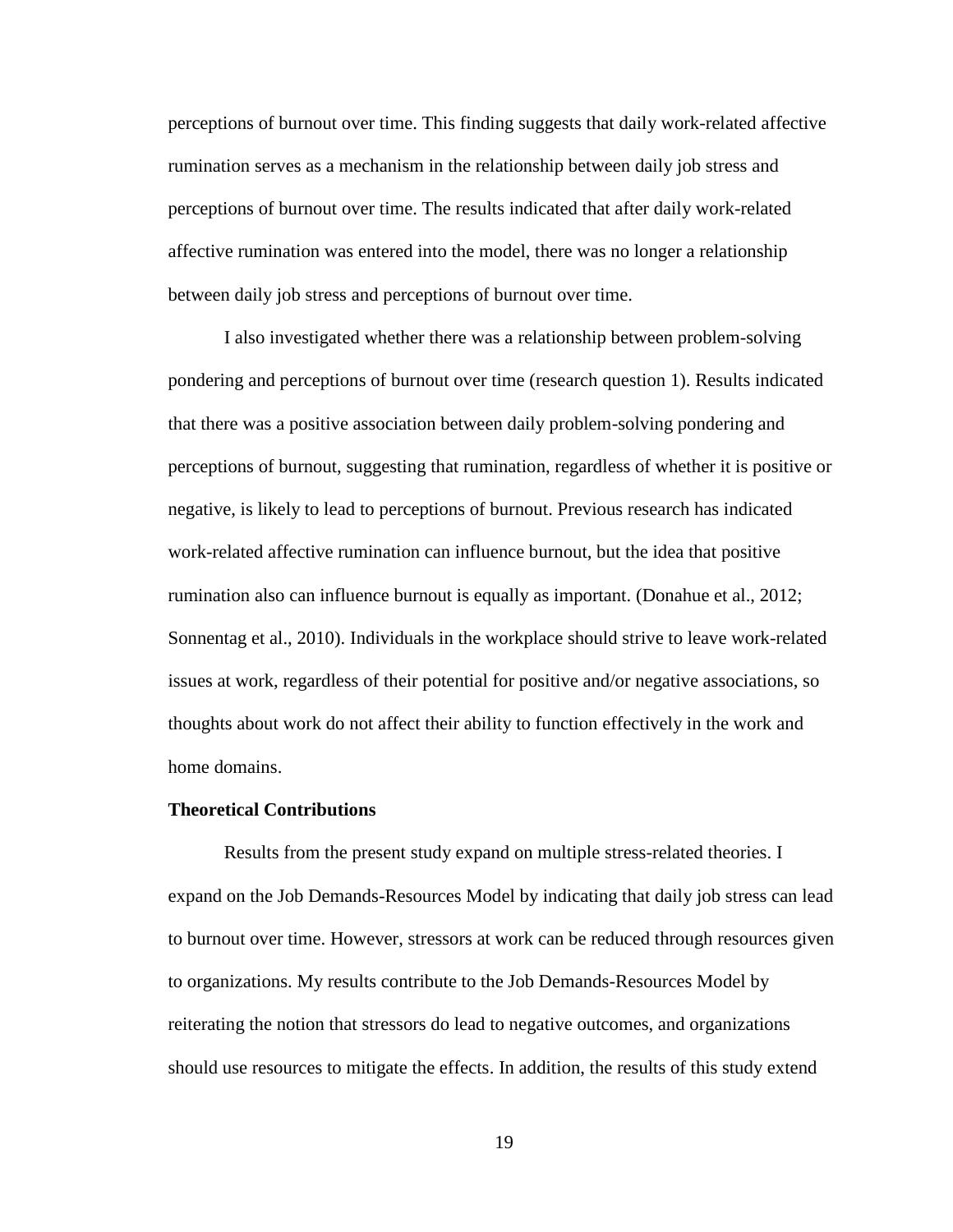the cybernetic model of stress. This model suggests that "short-term dynamics operate within longer-term dynamics" (Edwards, 1992; Griffin & Clarke, 2011). My results further this by supporting the claim that daily job stress plays a role in longer term effects. My study suggests that burnout over time is influenced by both daily job stress and affective rumination, which reflects this model of stress.

#### **Strengths and Limitations**

This study has some important strengths that contribute to the overall validity of the study. First, the length of the daily diary study was much shorter than typical longitudinal studies, but still indicated important effects for the variables in question. This made the study much more efficient and less time-consuming for participants. In addition, daily dairy studies reduce the potential for retroactive bias in reporting by collecting information on variables of interest on the days they occur.

Along with strengths, this study has limitations as well. There is a possibility that other constructs that were not measured could play a role in the relationships examined in this study. For example, constructs related to stress outside of the workplace, such as home life stressors, could increase perceptions of stress at work. If an individual relies on income to purchase meals for his or her family, he or she could feel increased stress at work to perform well in order to receive compensation. Another limitation is that participants were asked to respond to questions related to job stress, rumination, and burnout, which could have primed them to be more aware of stressors at work than they typically are on a daily basis. One other limitation is that the sample lacked diversity in regards to gender and race. Therefore, the sample is not representative of the U.S. population at large.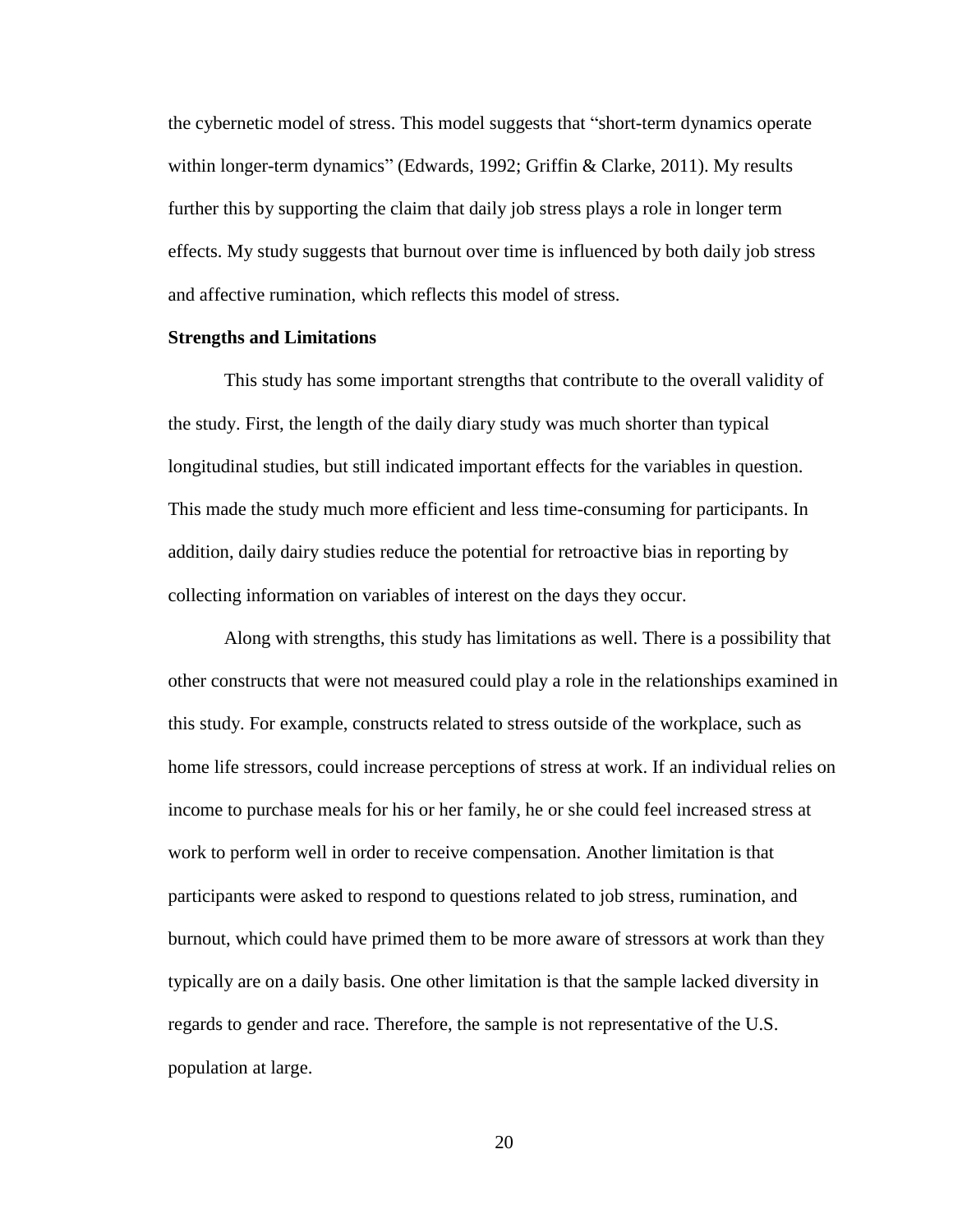#### **Future Research and Practical Implications**

Future research should continue to examine the relationship between daily job stress and perceptions of burnout over time. Past research has extensively looked at shortterm effects of job stress in the workplace, but research in the future should continue to look at long-term effects, such as burnout, in order to equip organizations to combat any negative impact they may have (Zhong et al., 2009). In the future, it would be beneficial to utilize a more comprehensive study. Examining the effects of more potentially relevant stressors would allow for a fuller understanding of these constructs, and would give additional insight on other long term effects. For example, a future study may reveal if different types of stressors in the workplace are more likely to increase perceptions of burnout over time than other stressors.

The results of the present study indicate the importance of knowing outcomes of rumination and daily job stress. This information is necessary for organizations in order for organizational policy makers to advocate for initiatives to decrease the prevalence of job stress and rumination in their employees, and over time decreasing feelings of burnout. Organizations should provide their employees with resources that allow them to detach from work when they leave, so they do not have pervasive thoughts, either positive or negative, while they are away from work. The Job Demands-Resource Model proposes that the addition of resources available to the employee can offset high stress levels that stem from job demands (Demerouti et al., 2001). These resources can be internal, such as effective coping mechanisms and psychological detachment from work, or they can be external, meaning the organization offers resources such as clarifying roles and boundaries (Bakker et al., 2004). For example, giving a clear definition of each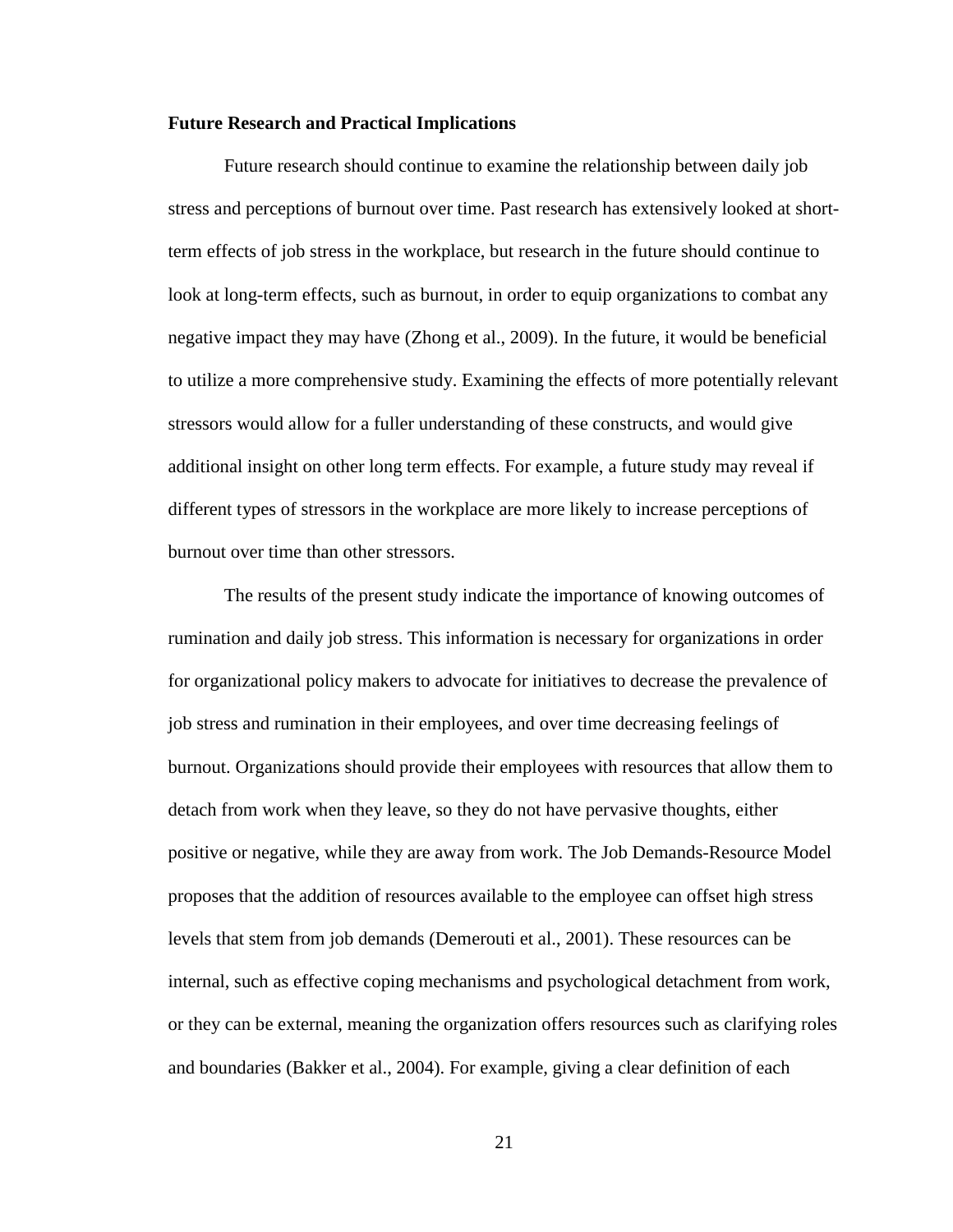employee's role in the organization can alleviate stress and improve job satisfaction (Lyons, 1971). Information on the tasks and responsibilities employees need to complete can diminish stress levels caused by obscurity in the workplace. Organizations also can contribute to eliminating affective rumination by letting employees have a say in decisions that directly impact them. This would make employees feel like they have some control over their jobs, increasing job autonomy, and therefore decreasing stress (Demerouti et al., 2001), and potentially alleviate the propensity to engage in ruminative thinking about work as a result.

Furthermore, results may support the development of stress management interventions. One class of a stress management interventions involves utilizing cognitive-behavioral techniques in an effort to reduce stress. Studies have found that cognitive-behavioral interventions are very effective in helping employees reduce feelings of stress (Richardson & Rothstein, 2008). This involves assisting employees in modifying their thoughts about stressful experiences in order to help them cope. Cognitive-behavioral interventions have the potential to help employees exchange negative thoughts for positive thoughts about their work (Richardson & Rothstein, 2008). Other interventions include mediation and relaxation techniques. Easing muscle tension and controlling breathing gives an outlet to employees to focus on something that counteracts stress (Richardson & Rothstein, 2008).

Organizations also can implement time management and goal-setting interventions. These interventions give employees skills to prioritize tasks and schedule their days in order to alleviate stress from feeling overwhelmed. Other types of skills training include problem-solving, conflict resolution, and self-monitoring in order to help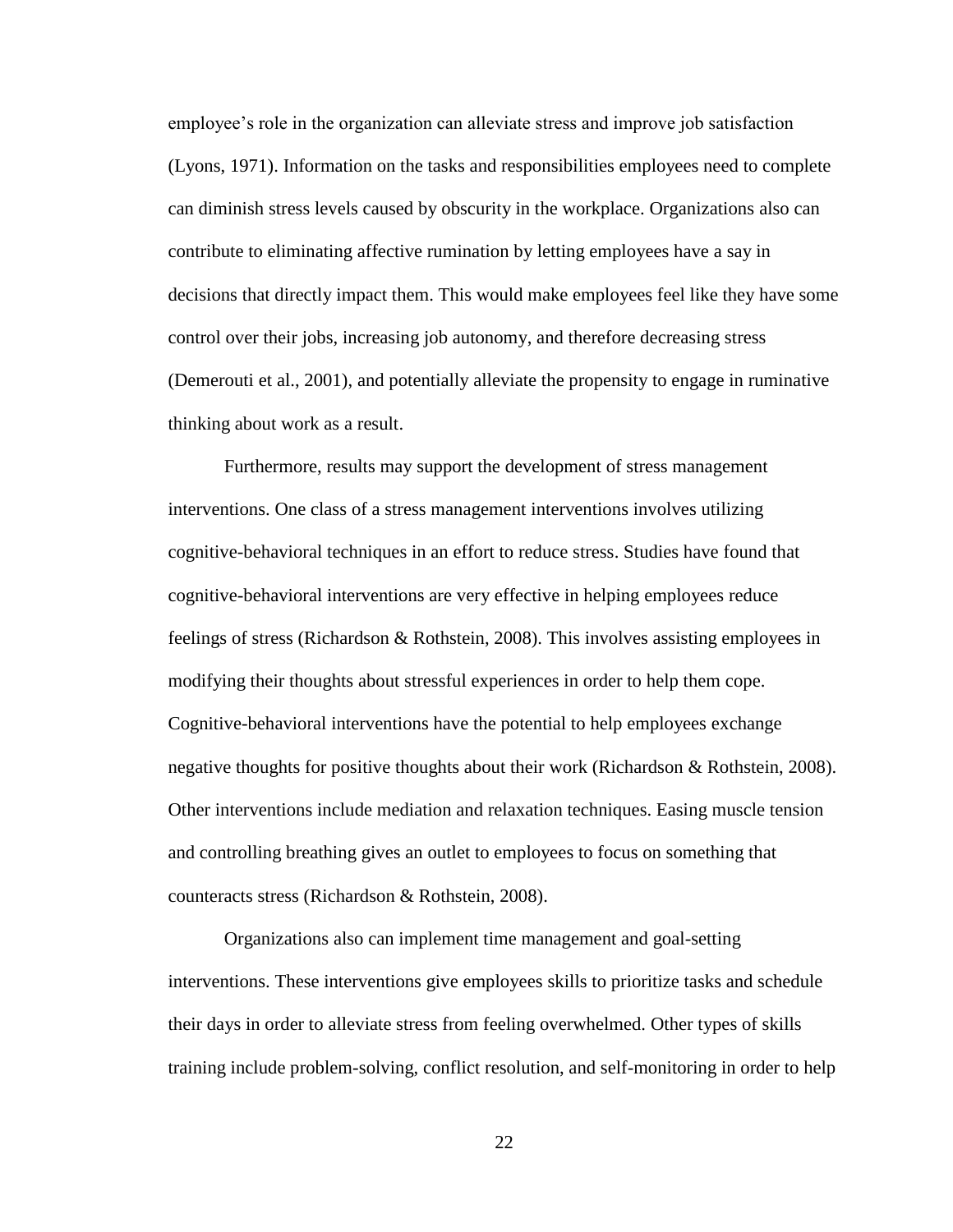employees be more aware of how to handle situations that may be stressful for them (Richardson & Rothstein, 2008). All of these interventions can be provided to employees by organizations as a means of helping employees manage stress stemming from work. Utilizing stress management interventions offers the potential to decrease daily job stress, and in turn, lessen the negative effects of burnout over time.

#### **Conclusion**

This thesis examined the influence of daily job stress and daily work-related affective rumination on perceptions of burnout over time. The study used a daily diary method to measure job stress and work-related rumination over the course of 10 business days, and measured burnout in each individual one time at the end of the 10 days. The results revealed that daily job stress was related to both daily work-related affective rumination and perceptions of burnout, and that daily work-related affective rumination partially mediated the relationship. In addition, the results indicated that problem-solving pondering, a positive form of rumination, also predicted perceptions of burnout. This suggests that any kind of rumination can influence feelings of burnout over time. This study is important because it gives insight to the negative effects that organizations can experience if they do not provide their employees with resources and tools to combat job stress.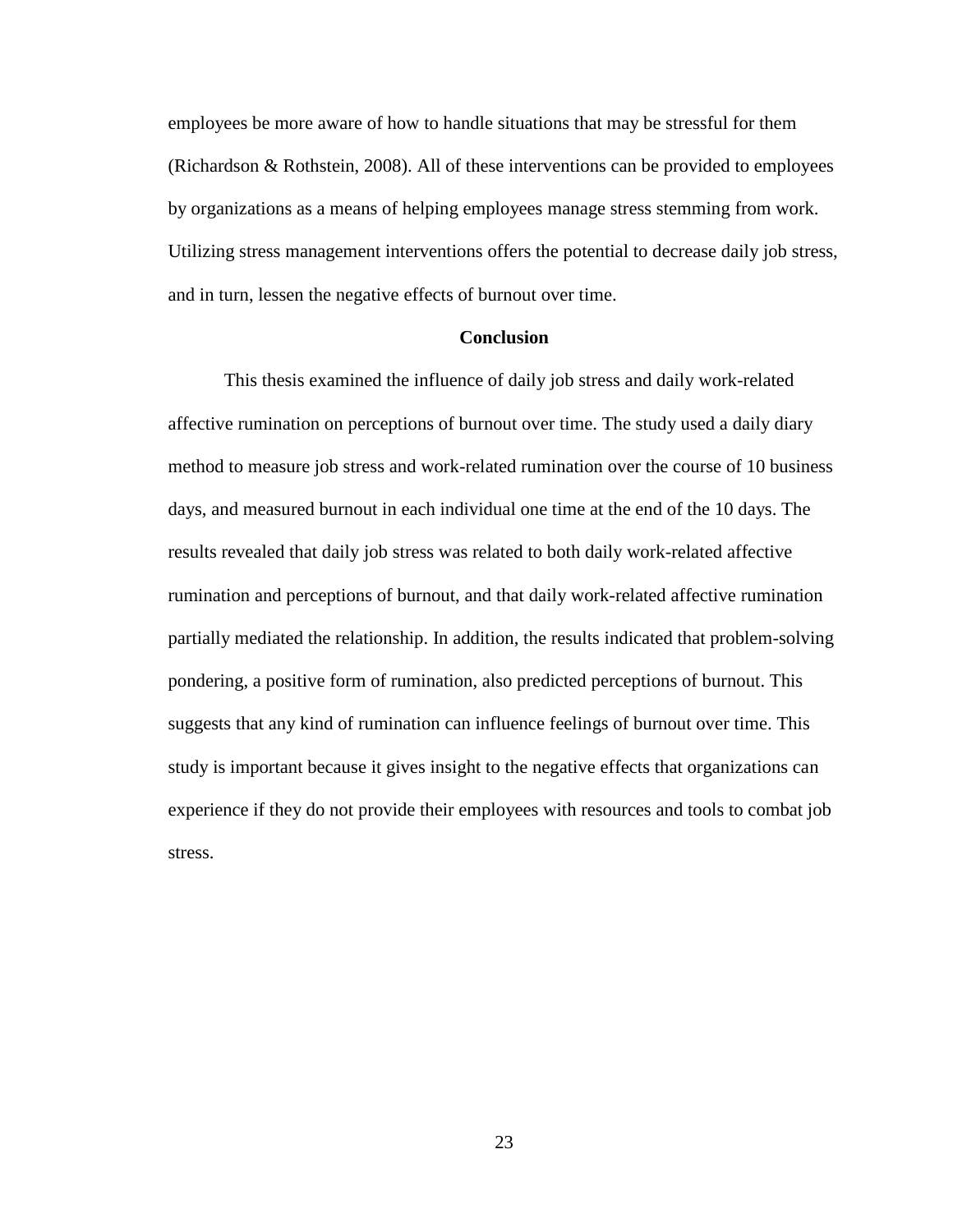#### **References**

- Åkerstedt, T., Nordin, M., Alfredsson, L., Westerholm, P., & Kecklund, G. (2012). Predicting changes in sleep complaints from baseline values and changes in work demands, work control, and work preoccupation–the WOLF-project. *Sleep Medicine*, *13*, 73-80.
- Bakker, A. B., Demerouti, E., & Verbeke, W. (2004). Using the job demands‐resources model to predict burnout and performance. *Human Resource Management, 43*, 83-104.
- Beehr, T. A., & Newman, J. E. (1978). Job stress, employee health, and organizational effectiveness: A facet analysis, model, and literature review 1. *Personnel Psychology*, *31*, 665-699.
- Brenninkmeijer, V., & VanYperen, N. (2003). How to conduct research on burnout: Advantages and disadvantages of a unidimensional approach in burnout research. *Occupational and Environmental Medicine*, *60*, i16-i20.
- Burch, K. A., & Barnes-Farrell, J. L. (2019). When work is your passenger: Understanding the relationship between work and commuting safety behaviors. *Journal of Occupational Health Psychology*.
- Cropley, M., Michalianou, G., Pravettoni, G., & Millward, L. J. (2012). The relation of post-work ruminative thinking with eating behavior. *Stress and Health, 28*, 23- 30.
- Cropley, M., & Zijlstra, F. R. (2011). Work and rumination. *Handbook of Stress in the Occupations*, 487-503.

Demerouti, E., Bakker, A. B., Nachreiner, F., & Schaufeli, W. B. (2001). The job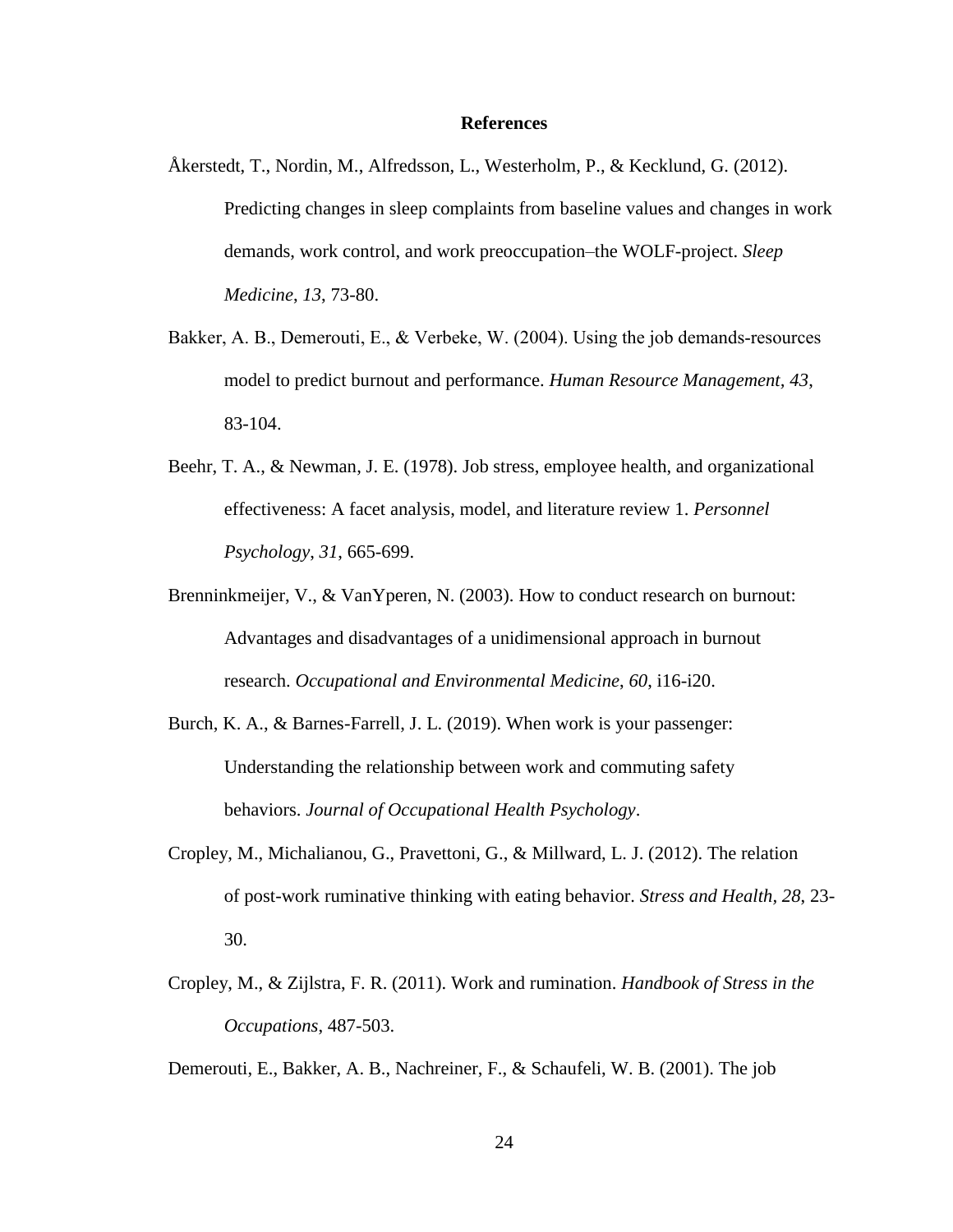demands-resources model of burnout. *Journal of Applied Psychology*, *86*, 499- 512.

- Donahue, E. G., Forest, J., Vallerand, R. J., Lemyre, P. N., Crevier‐Braud, L., & Bergeron, É. (2012). Passion for work and emotional exhaustion: The mediating role of rumination and recovery. *Applied Psychology: Health and Well‐ Being*, *4*, 341-368.
- Edwards, J. R. (1992). A cybernetic theory of stress, coping, and well-being in organizations. *Academy of management review*, *17*, 238-274.
- Etzion, D., Eden, D., & Lapidot, Y. (1998). Relief from job stressors and burnout: Reserve service as a respite. *Journal of Applied Psychology*, *83*, 577-585.
- Fox, S., Spector, P.E., & Miles, D. (2001). Counterproductive work behavior (CWB) in response to job stressors and organizational justice: Some mediator and moderator tests for autonomy and emotions. *Journal of Vocational Behavior, 59,* 291-309.
- Frone, M. R., & McFarlin, D. B. (1989). Chronic occupational stressors, self-focused attention, and well-being: Testing a cybernetic model of stress. *Journal of Applied Psychology*, *74*, 876-883.
- Gallie, D., White, M., Cheng, Y., & Tomlinson, M. (1998). Restructuring the employment relationship. *OUP Catalogue*.
- Griffin, M. A., & Clarke, S. (2011). Stress and well-being at work. In S. Zedeck (Ed.), *APA handbooks in psychology®. APA handbook of industrial and organizational psychology, Vol. 3. Maintaining, expanding, and contracting the organization* (p. 359–397). American Psychological Association.

Golembiewski, R.T, & Kim, B. (1990). Burnout in police work: Stressors, strain, and the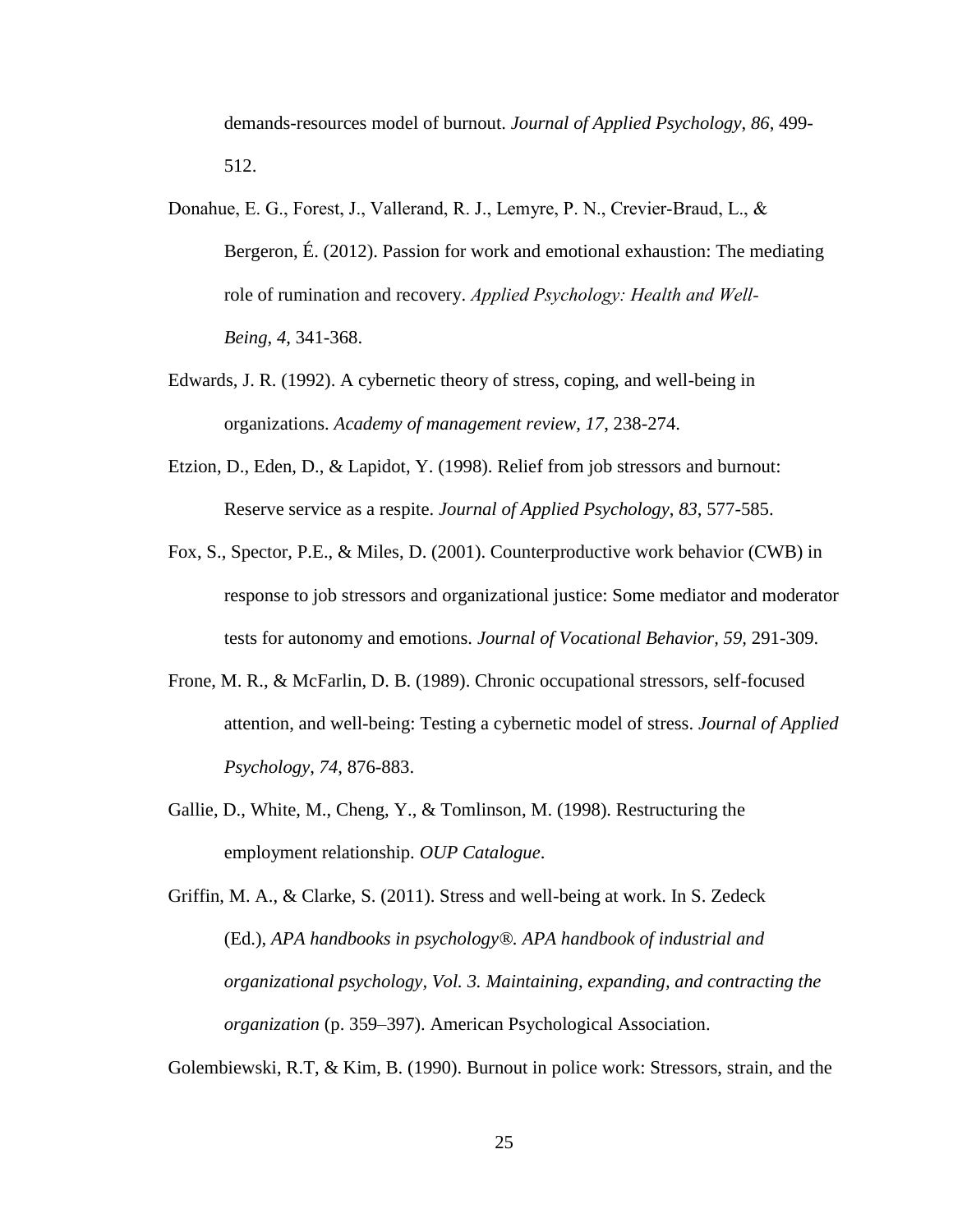phase model. *Police Studies, 13,* 74-80.

- IBM Corp. (2019). IBM SPSS statistics for windows, version 26.0. Armonk, NY: IBM Corp.
- Ilies, R., Johnson, M.D., Judge, T.A., & Keeney, J. (2011). A within-individual study of interpersonal conflict as a work stressor: Dispositional and situational moderators. *Journal of Organizational Behavior, 32,* 44-64.
- Jex, S. M., & Beehr, T. A. (1991). Emerging theoretical and methodological issues in the study of work-related stress. *Research in Personnel and Human Resources Management*, *9*, 311-365.
- Kivimäki, M., Virtanen, M., Elovainio, M., Kouvonen, A., Väänänen, A., & Vahtera, J. (2006). Work stress in the etiology of coronary heart disease—a metaanalysis. *Scandinavian Journal of Work, Environment & Health*, *32*, 431-442.
- Kompier, M., & Cooper, C. L. (Eds.). (1999). *Preventing stress, improving productivity: European case studies in the workplace*. Psychology Press.
- Lazarus, R. S., & Folkman, S. (1984). Coping and adaptation. *The Handbook of Behavioral Medicine*, 282-325.
- Leiter, M. P., & Maslach, C. (1997). *The truth about burnout: How organizations cause personal stress and what to do about it*. Wiley.
- Lyons, T. F. (1971). Role clarity, need for clarity, satisfaction, tension, and withdrawal. *Organizational Behavior and Human Performance*, *6*, 99-110.
- Lyznicki, J. M., Doege, T. C., Davis, R. M., & Williams, M. A. (1998). Sleepiness, driving, and motor vehicle crashes. *Journal of the American Medical Association, 279*, 1908- 1913.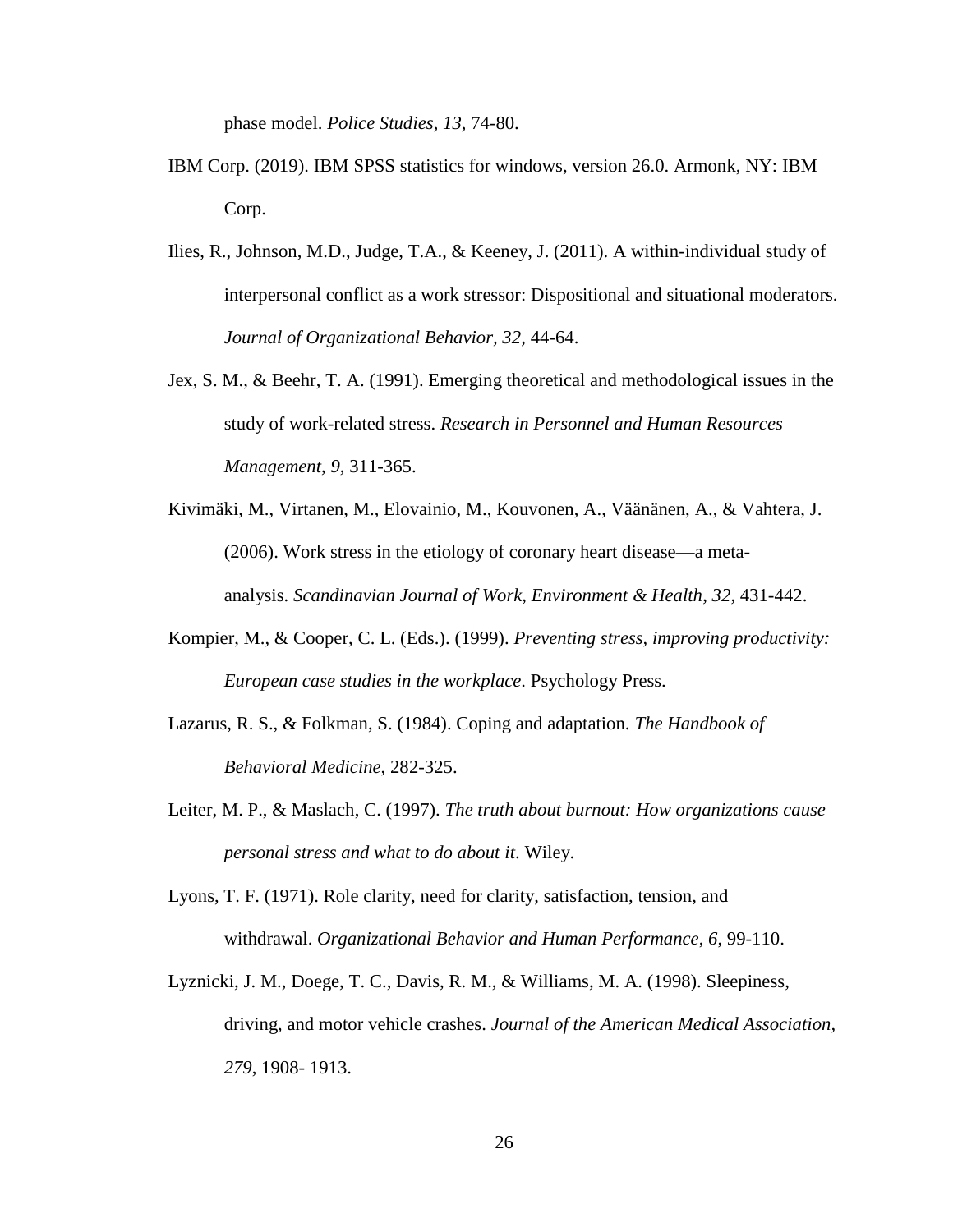- Martin, L. L. & Tesser, A. (1996). Some ruminative thoughts. In R. S. Wyer, Jr. (Ed.), *Advances in Social Cognition* (Vol. IX, pp. 1-47). Hillsdale, NJ: Erlbaum.
- Maslach, C., Jackson, S.E., & Leiter, M. (1996). *Maslach Burnout Inventory Manual,*  191-218 (3rd ed.) Palo Alto, CA: Consulting Psychologists Press.
- Maslach, C., Jackson, S. E., Leiter, M. P., Schaufeli, W. B., & Schwab, R. L. (1986). *Maslach Burnout Inventory* (Vol. 21, pp. 3463-3464). Palo Alto, CA: Consulting psychologists press.
- Mathieu, J. E., & Taylor, S. R. (2007). A framework for testing meso-mediational relationships in organizational behavior. *Journal of Organizational Behavior: The International Journal of Industrial, Occupational and Organizational Psychology and Behavior*, *28*, 141-172.
- McEwen, B. S., & Stellar, E. (1993). Stress and the individual: Mechanisms leading to disease. *Archives of Internal Medicine*, *153*, 2093-2101.
- Nagar, K. (2012). Organizational commitment and job satisfaction among teachers during times of burnout. *Vikalpa*, *37*, 43-60.
- Nolen-Hoeksema, S., & Morrow, J. (1991). A prospective study of depression and posttraumatic stress symptoms after a natural disaster: The 1989 Loma Prieta Earthquake. *Journal of Personality and Social Psychology*, *61*, 115-121.
- Paolacci, G., Chandler, J., & Ipeirotis, P. G. (2010). Running experiments on amazon mechanical turk. *Judgment and Decision Making*, *5*, 411-419.
- Parker, D. F., & DeCotiis, T. A. (1983). Organizational determinants of job stress. *Organizational Behavior and Human Performance, 36,* 160-177.

Pravettoni, G., Cropley, M., Leotta, S. N., & Bagnara, S. (2007). The differential role of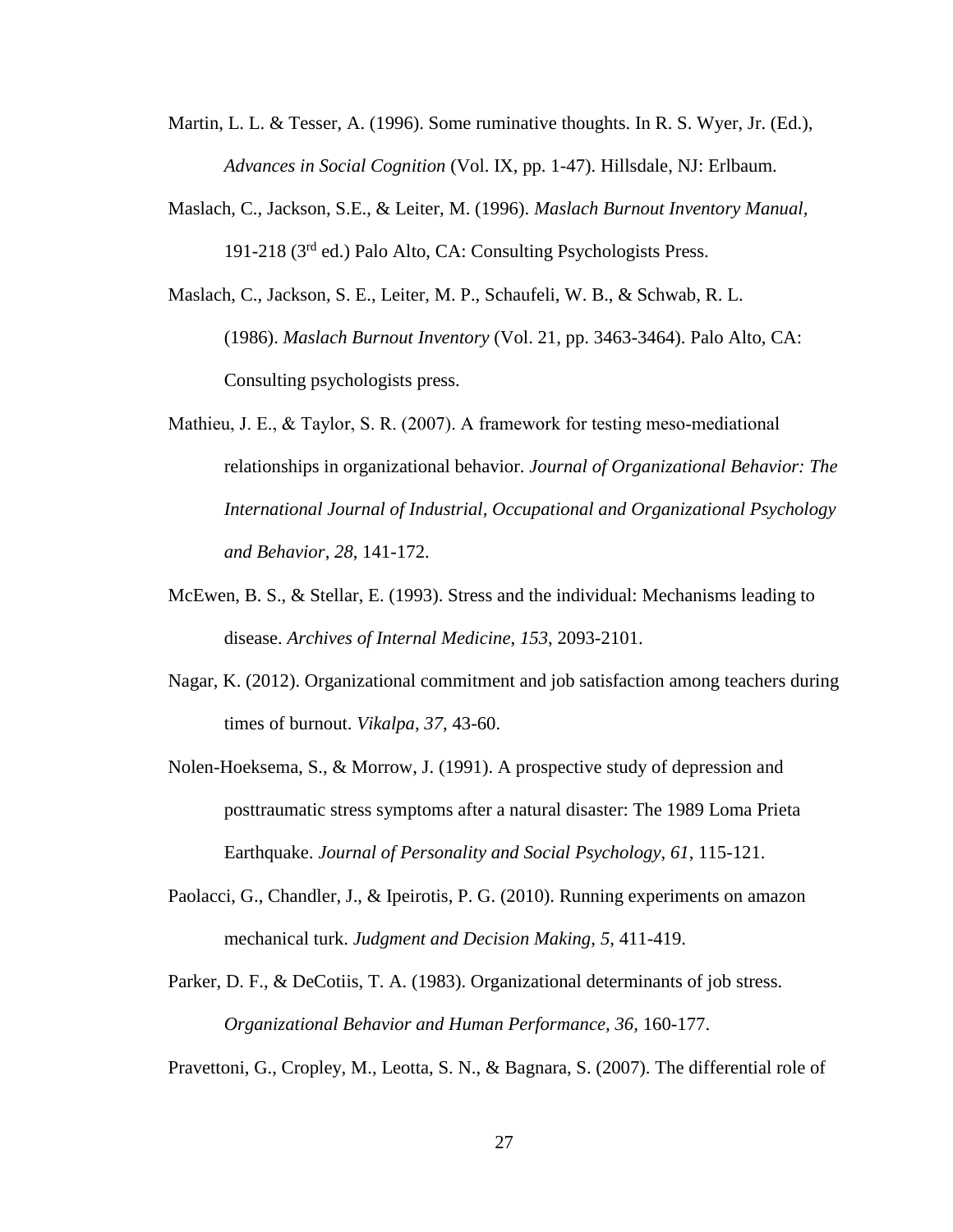mental rumination among industrial and knowledge workers. *Ergonomics*, *50*, 1931-1940.

- Preacher, K. J., Zyphur, M. J., & Zhang, Z. (2010). A general multilevel SEM framework for assessing multilevel mediation. *Psychological Methods*, *15*, 209.
- Preacher, K. J., Zhang, Z., & Zyphur, M. J. (2011). Alternative methods for assessing mediation in multilevel data: The advantages of multilevel SEM. *Structural Equation Modeling*, *18*, 161-182.
- Querstret, D., & Cropley, M. (2012). Exploring the relationship between work-related rumination, sleep quality, and work-related fatigue. *Journal of Occupational Health Psychology*, *17*, 341-353.
- Richardson, K. M., & Rothstein, H. R. (2008). Effects of occupational stress management intervention programs: A meta-analysis. *Journal of Occupational Health Psychology*, *13*, 69-93.
- Robinson, M. S., & Alloy, L. B. (2003). Negative cognitive styles and stress-reactive rumination interact to predict depression: A prospective study. *Cognitive Therapy and Research*, *27*, 275-291.
- Rydstedt, L. W., Cropley, M., Devereux, J. J., & Michalianou, G. (2009). The effects of gender, long-term need for recovery and trait inhibition-rumination on morning and evening saliva cortisol secretion. *Anxiety, Stress, & Coping*, *22*, 465-474.
- Schaufeli, W. B., & Salanova, M. (2014). Burnout, boredom, and engagement in the workplace. *People at Work: An Introduction to Contemporary Work Psychology,*  293-320.

Schaufeli, W. B., Taris, T. W., & Van Rhenen, W. (2008). Workaholism, burnout, and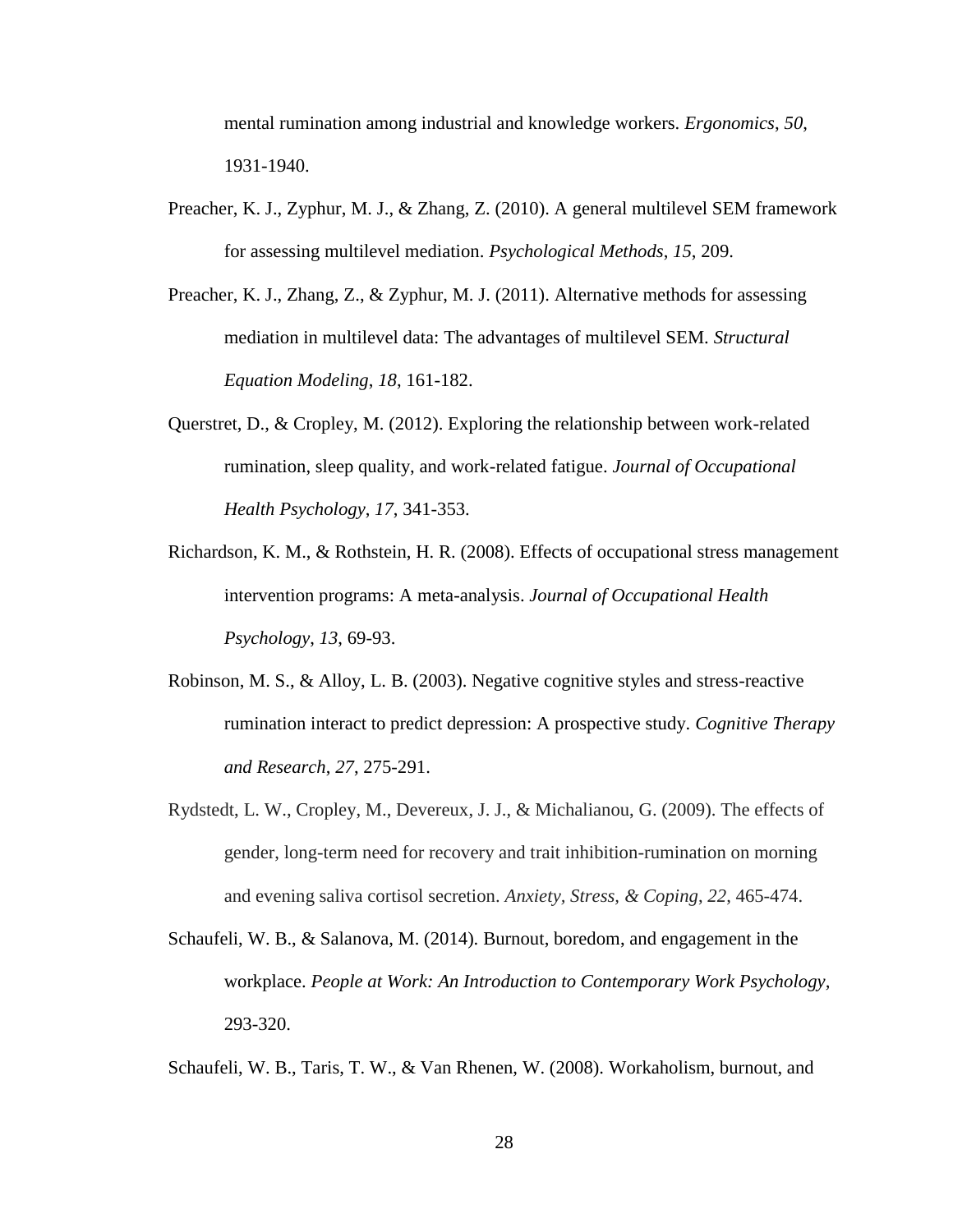work engagement: Three of a kind or three different kinds of employee wellbeing? *Applied Psychology*, *57*, 173-203.

- Seo, M. G., Barrett, L. F., & Bartunek, J. M. (2004). The role of affective experience in work motivation. *Academy of Management Review, 29*, 423–439.
- Sonnentag, S. (2005). Burnout research: Adding an off-work and day-level perspective. *Work & Stress*, *19*, 271-275.
- Sonnentag, S., Binnewies, C., & Mojza, E. J. (2010). Staying well and engaged when demands are high: The role of psychological detachment. *Journal of Applied Psychology*, *95*, 965-976.
- Stajkovic, A. D., & Luthans, F. (1998). Self-efficacy and work-related performance: A meta-analysis. *Psychological Bulletin*, *124*, 240–261.
- Stanton, J., Balzer, W., Smith, P., Parra, L., & Ironson, G. (2001). A general measure of work stress: The stress in general scale. *Educational and Psychological Measurement, 61*, 866-888.
- Vandevala, T., Pavey, L., Chelidoni, O., Chang, N. F., Creagh-Brown, B., & Cox, A. (2017). Psychological rumination and recovery from work in intensive care professionals: Associations with stress, burnout, depression and health. *Journal of Intensive Care*, *5*(1), 1-16.
- Zhong, J., You, J., Gan, Y., Zhang, Y., Lu, D., & Wang, H. (2009). Job stress, burnout, depression symptoms, and physical health among Chinese university teachers. *Psychological Reports, 105*, 1248-1254.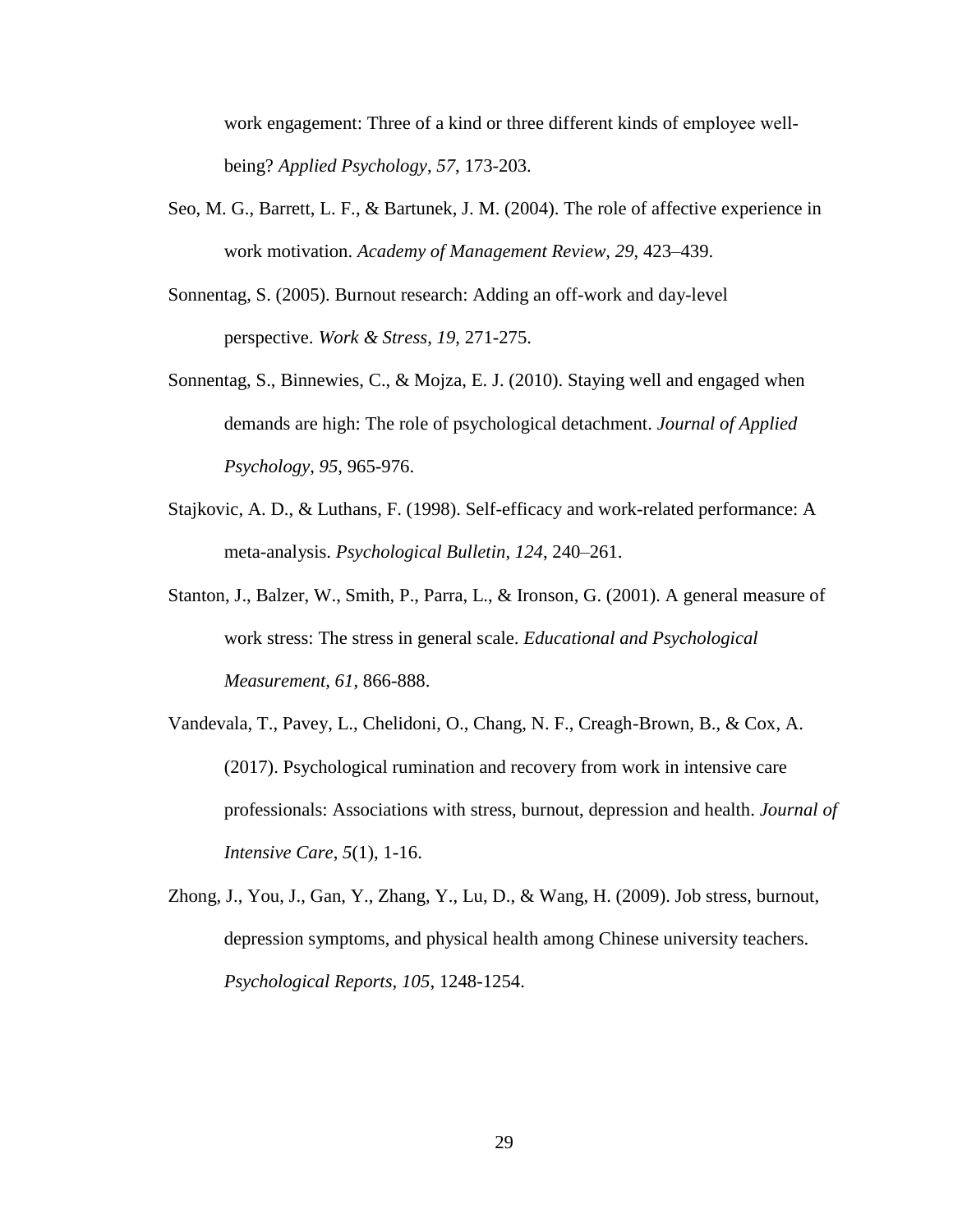Table 1. Means, Standard Deviations, and Correlations

|              | Variable            | M     | SD   | -1      | 2       | 3       | 4    | 5    | 6    |      |
|--------------|---------------------|-------|------|---------|---------|---------|------|------|------|------|
| $\mathbf{1}$ | Age                 | 33.94 | 9.26 | 1.00    |         |         |      |      |      |      |
| 2            | Gender              | 0.37  | 0.48 | 0.15    | 1.00    |         |      |      |      |      |
| 3            | Schedule Control    | 2.14  | 0.98 | 0.18    | $-0.10$ | 1.00    |      |      |      |      |
| 4            | Burnout             | 2.96  | 0.84 | $-0.31$ | 0.15    | $-0.25$ | 1.00 |      |      |      |
|              | 5 Job Stress        | 2.76  | 2.96 | $-0.12$ | 0.01    | $-0.08$ | 0.44 | 1.00 |      |      |
| 6            | Work-Related AffRum | 0.78  | 1.33 | $-0.03$ | $-0.01$ | $-0.05$ | 0.45 | 0.68 | 1.00 |      |
| 7            | <b>PSP</b>          | 0.90  | 1.22 | 0.02    | $-0.03$ | 0.08    | 0.18 | 0.29 | 0.43 | 1.00 |

*Note:* bold = significant at  $p < .01$ , Work-Related AffRum = Work-Related Affective Rumination; PSP = Problem-Solving Pondering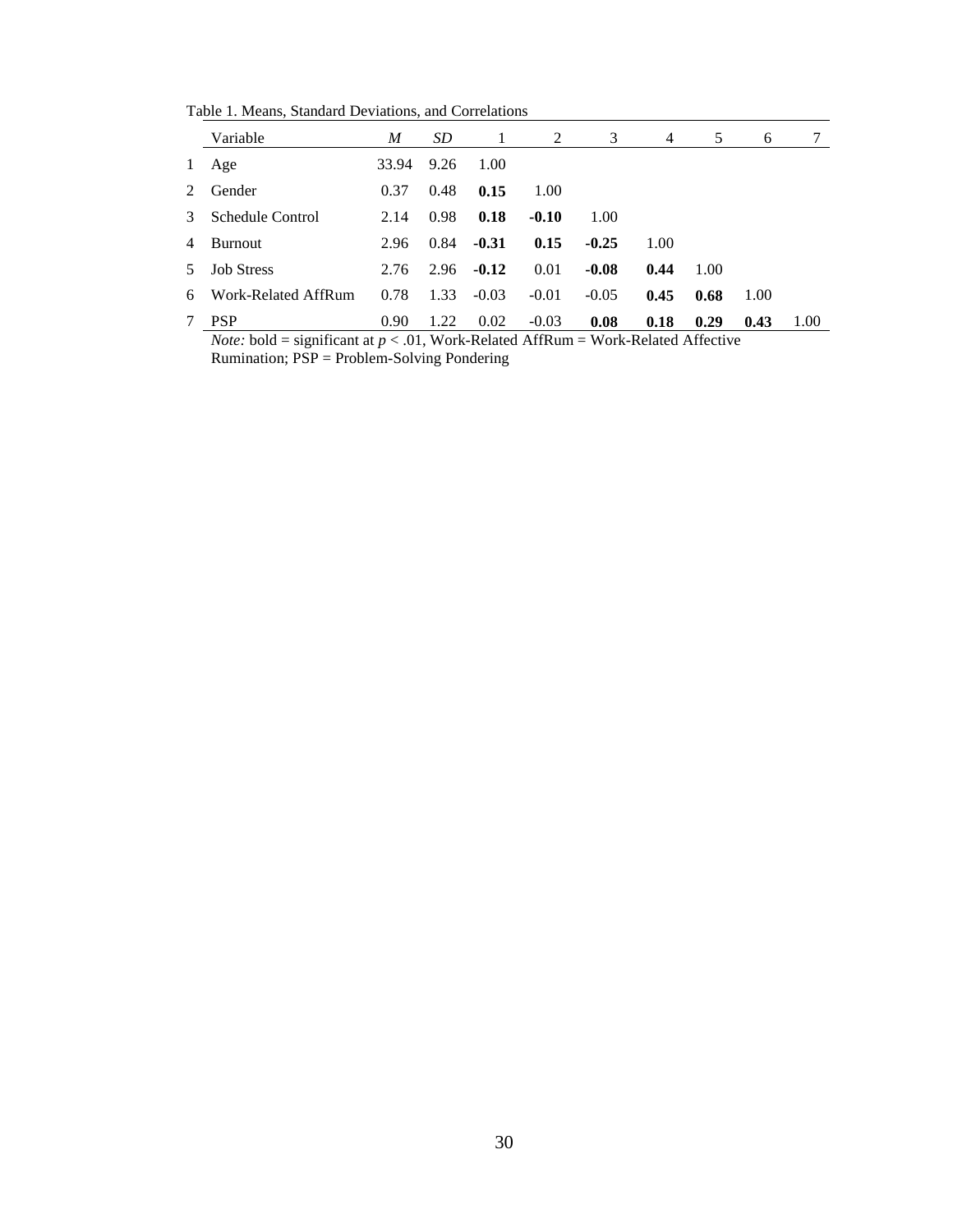|          |                   |         | <b>Burnout</b> |                |         | <b>Affective Rumination</b> |                |
|----------|-------------------|---------|----------------|----------------|---------|-----------------------------|----------------|
| Models   | Variables         | Est     | <b>SE</b>      | R <sub>2</sub> | Est     | <b>SE</b>                   | R <sub>2</sub> |
| Level 1  |                   |         |                |                |         |                             |                |
| Direct   |                   |         |                |                |         |                             |                |
| Effects  | <b>Job Stress</b> | 0.58    | 0.08           | 0.40           | 0.58    | 0.02                        | 0.34           |
|          | Aff. Rum.         | 0.61    | 0.07           | 0.50           |         |                             |                |
|          | <b>PSP</b>        | 0.43    | 0.10           | 0.35           |         |                             |                |
| Indirect |                   |         |                |                |         |                             |                |
| Effects  |                   |         |                |                |         |                             |                |
| Level 2  |                   |         |                |                |         |                             |                |
|          | Sched.            |         |                |                |         |                             |                |
| Controls | Control           | $-0.20$ | 0.08           |                | $-0.14$ | 0.09                        |                |
|          | Age               | $-0.23$ | 0.08           |                | $-0.19$ | 0.09                        |                |

Table 2. Standardized regression weights for Hypotheses 1,2, 3, and Research Question

Note: bold = significant at  $p < .05$ ; Aff. Rum. = Daily Work-Related Affective Rumination; PSP = Problem-Solving Pondering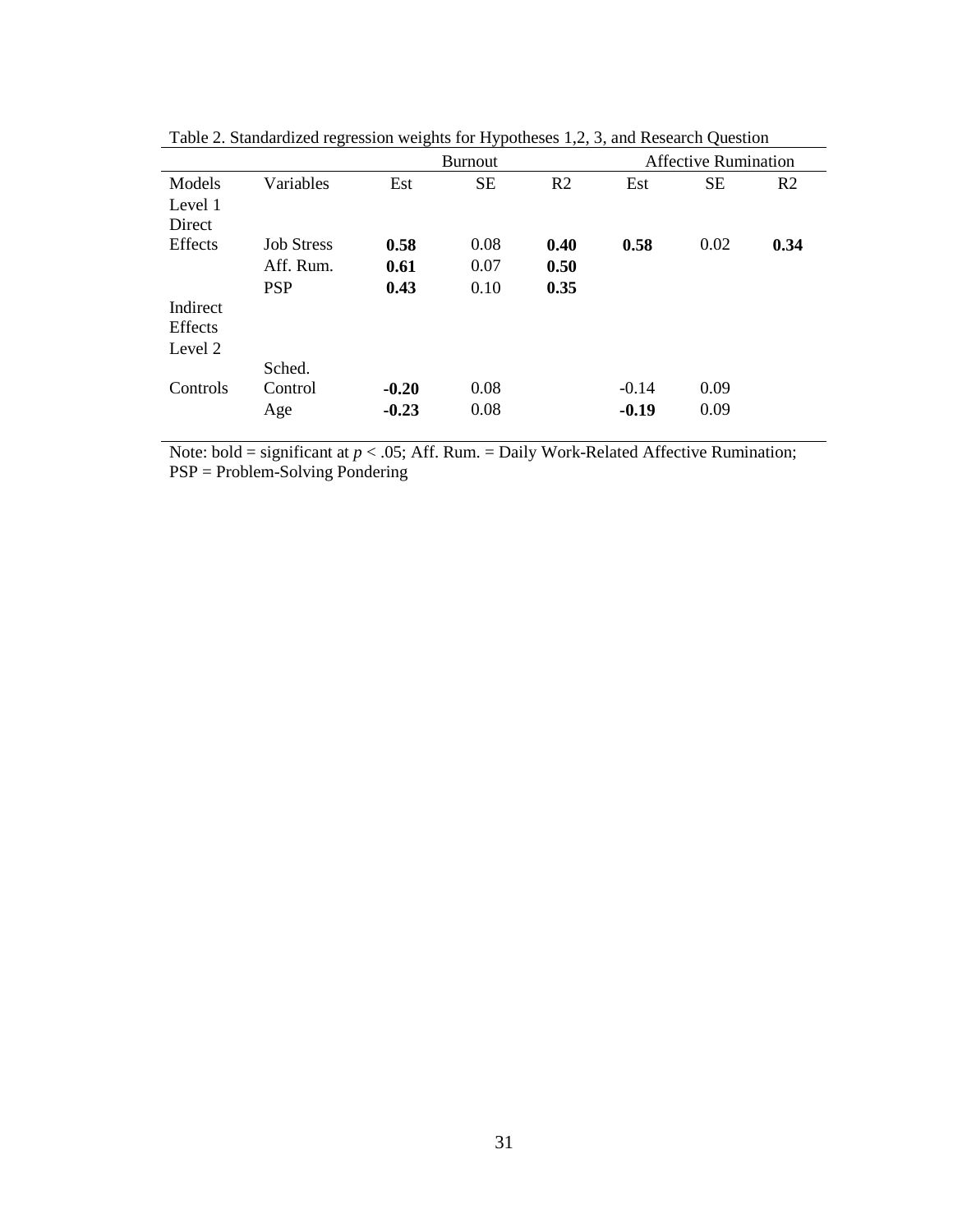|                         |                   | <b>Burnout</b> |           |                |      | <b>Affective Rumination</b> |                |      | <b>Indirect Effect</b> |                 |
|-------------------------|-------------------|----------------|-----------|----------------|------|-----------------------------|----------------|------|------------------------|-----------------|
| Models                  | Variables         | Est            | <b>SE</b> | R <sub>2</sub> | Est  | <b>SE</b>                   | R <sub>2</sub> | Est  | <b>SE</b>              | 90%<br>Bayes CI |
| Level 1                 |                   |                |           |                |      |                             |                |      |                        |                 |
| Direct Effects          |                   |                |           |                |      |                             |                |      |                        |                 |
|                         | <b>Job Stress</b> | 0.26           | 0.15      | 0.48           | 0.58 | 0.02                        | 0.34           | 0.13 | 0.04                   | .06, .20        |
|                         | Aff. Rum.         | 0.40           | 0.13      | 0.65           |      |                             |                |      |                        |                 |
|                         |                   |                |           |                |      |                             |                |      |                        |                 |
| <b>Indirect Effects</b> |                   |                |           |                |      |                             |                |      |                        |                 |
| Level 2                 |                   |                |           |                |      |                             |                |      |                        |                 |
| Controls                | Sched.<br>Control | $-0.14$        | 0.08      |                |      |                             |                |      |                        |                 |
|                         | Age               | $-0.20$        | 0.08      |                |      |                             |                |      |                        |                 |

Table 3. Standardized regression weights for Hypothesis 4

Note: bold = significant at  $p < .05$ ; Aff. Rum. = Daily Work-Related Affective Rumination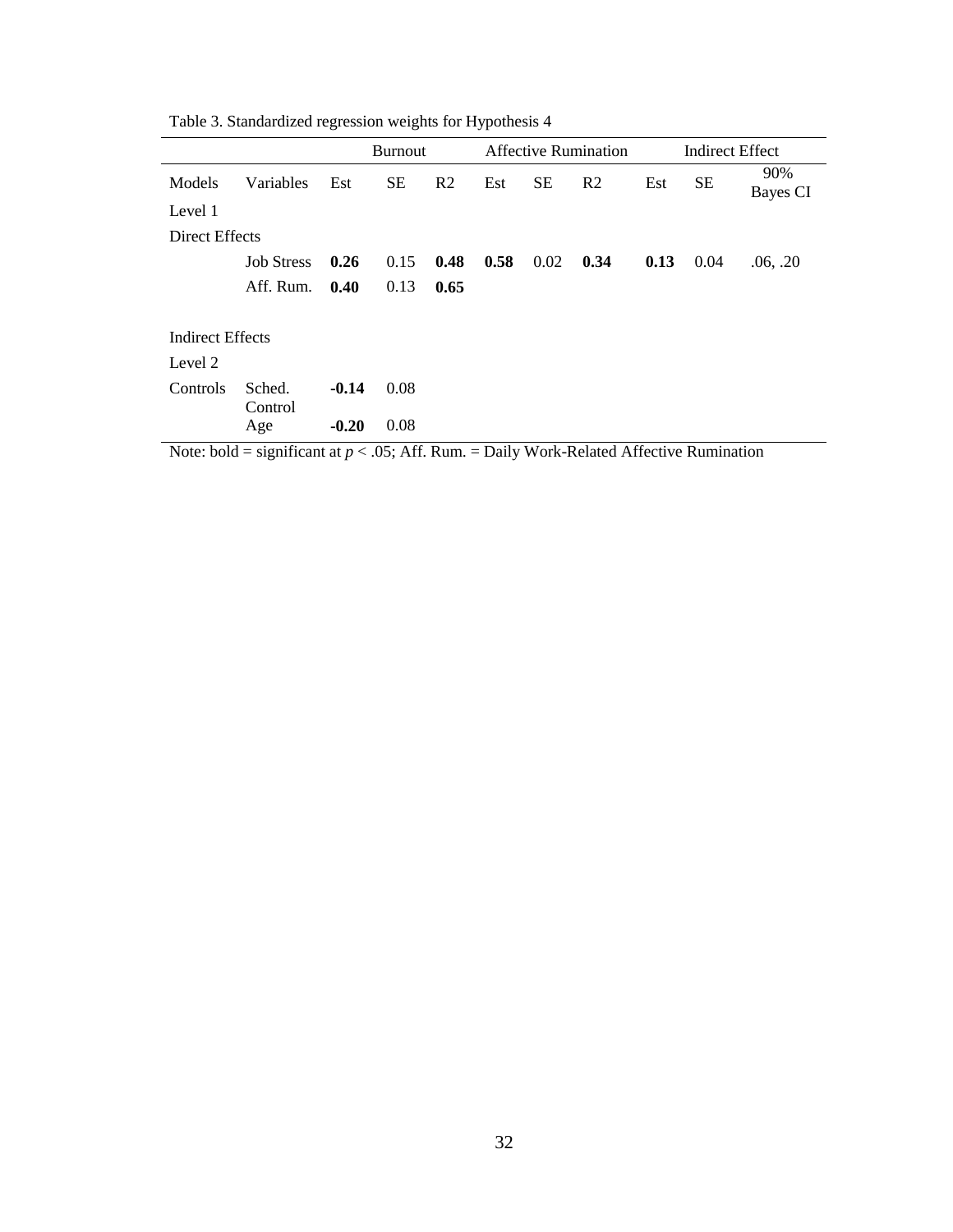*Figure 1.* Conceptual Model

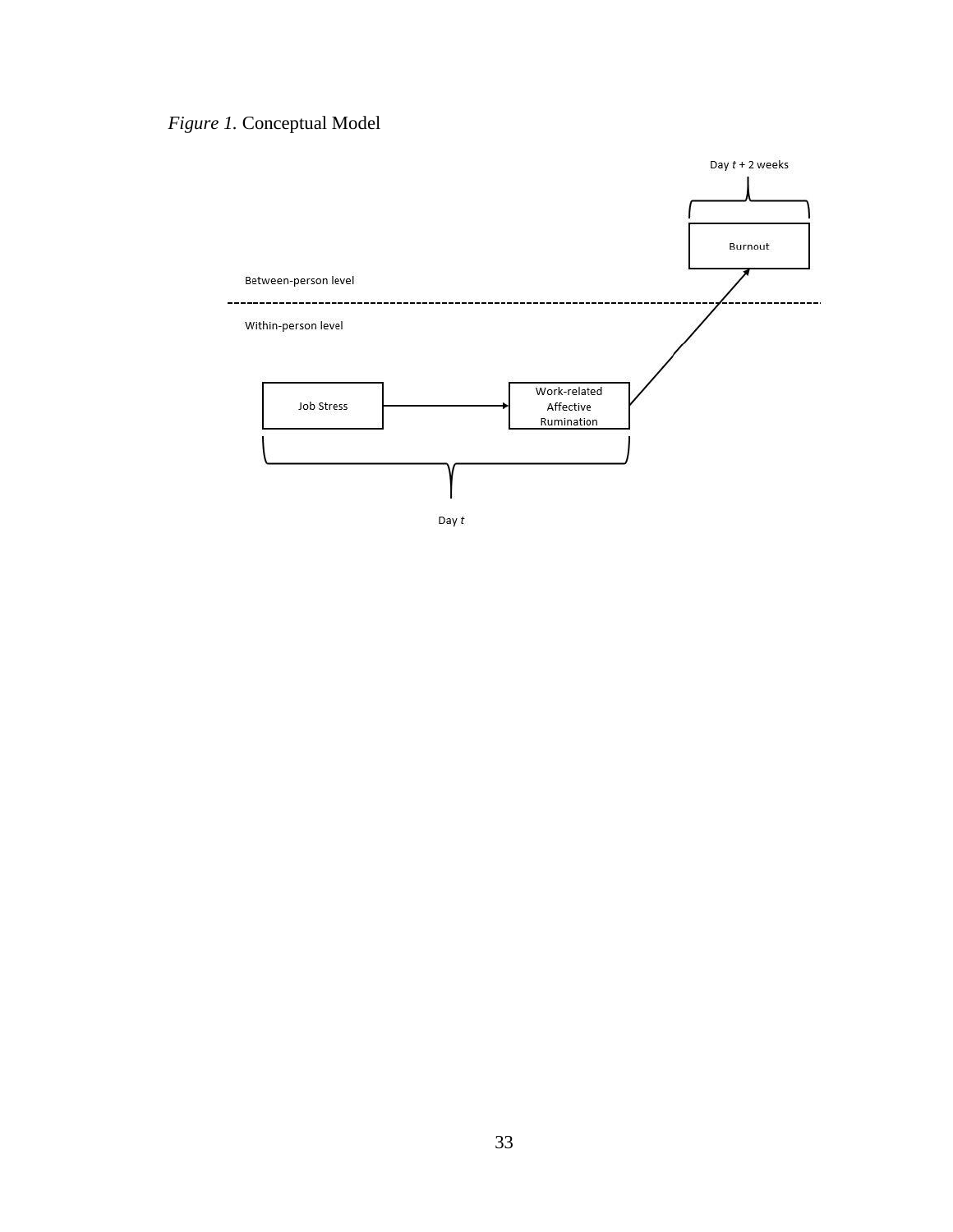# APPENDIX

# Surveys

| <b>Job Stress in General</b>                                                      |                                                                                                                                   |                       |  |  |  |  |  |
|-----------------------------------------------------------------------------------|-----------------------------------------------------------------------------------------------------------------------------------|-----------------------|--|--|--|--|--|
| REFERENCE: Stanton, J., Balzer, W., Smith, P., Parra, L., & Ironson, G. (2001). A |                                                                                                                                   |                       |  |  |  |  |  |
|                                                                                   | general measure of work stress: The stress in general scale. <i>Educational and</i><br>Psychological Measurement, 61(5), 866-888. |                       |  |  |  |  |  |
| STEM: Please indicate if you felt any of the following during your workday today: |                                                                                                                                   |                       |  |  |  |  |  |
| Var. Name                                                                         |                                                                                                                                   | <b>Response Scale</b> |  |  |  |  |  |
| Job stress1                                                                       | Pressured                                                                                                                         | $0 = no$              |  |  |  |  |  |
| Job stress2                                                                       | Hectic                                                                                                                            | $1 = yes$             |  |  |  |  |  |
| Job_stress3                                                                       | Calm(R)                                                                                                                           |                       |  |  |  |  |  |
| Job stress4                                                                       | <b>Stressed</b>                                                                                                                   |                       |  |  |  |  |  |
| Job_stress5                                                                       | Irritated                                                                                                                         |                       |  |  |  |  |  |
| Job stress6                                                                       | Nerve-wracked                                                                                                                     |                       |  |  |  |  |  |
| Job stress7                                                                       | Hassled                                                                                                                           |                       |  |  |  |  |  |
| Job stress8                                                                       | Comfortable $(R)$                                                                                                                 |                       |  |  |  |  |  |
| Job_stress9                                                                       | Overwhelming                                                                                                                      |                       |  |  |  |  |  |

| <b>Work-related Rumination Questionnaire (Affective Rumination and Problem-</b><br><b>Solving Pondering only)</b> |                                                                                        |                 |  |  |  |
|-------------------------------------------------------------------------------------------------------------------|----------------------------------------------------------------------------------------|-----------------|--|--|--|
|                                                                                                                   | REFERENCE: Cropley, M., Michalianou, G., Pravettoni, G., & Millward, L.J. (2012).      |                 |  |  |  |
|                                                                                                                   | The relation of post-work ruminative thinking with eating behavior. Stress and Health, |                 |  |  |  |
| 28, 23-30. doi: 10.1002/smi.1397                                                                                  |                                                                                        |                 |  |  |  |
|                                                                                                                   | STEM: Please indicate if you felt this way today:                                      |                 |  |  |  |
| Var. Name                                                                                                         |                                                                                        | <b>Response</b> |  |  |  |
|                                                                                                                   |                                                                                        | <b>Scale</b>    |  |  |  |
| Aff rum1                                                                                                          | I was annoyed by thinking about work-related issues                                    | $0 = no$        |  |  |  |
| Aff rum2                                                                                                          | I was irritated by work issues                                                         | $1 = yes$       |  |  |  |
| Aff rum3                                                                                                          | I was fatigued by thinking about work-related issues                                   |                 |  |  |  |
| Aff rum4                                                                                                          | I was troubled by work-related issues                                                  |                 |  |  |  |
| PSP <sub>1</sub>                                                                                                  | I thought of how I can improve my work-related<br>performance                          |                 |  |  |  |